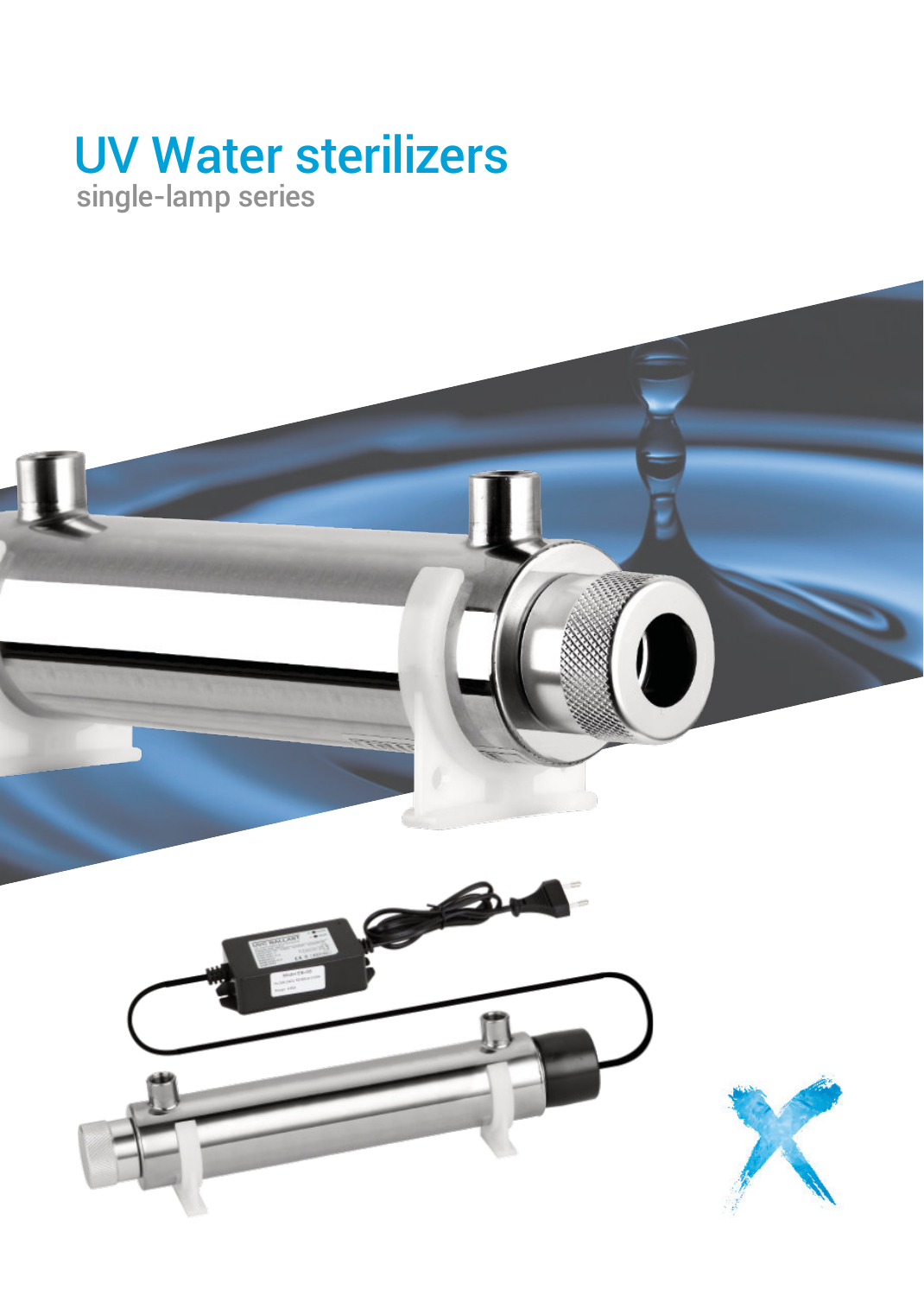# INDEX

| <b>Chapter 1</b>                 |  |
|----------------------------------|--|
| General - Operating principles 1 |  |
| Chapter 2                        |  |
| Technical characteristics  3     |  |
|                                  |  |
|                                  |  |
|                                  |  |
| <b>Chapter 3</b>                 |  |
|                                  |  |
|                                  |  |

## Chapter 4

| <b>Chapter 5</b> |  |
|------------------|--|
|                  |  |
| Chapter 6        |  |
|                  |  |

# **INDICE**

| Capitolo 1<br>Capitolo 2                        | Capitolo 4<br>Generalità - principi di funzionamento  8 Manutenzione parti di ricambio  12<br>Capitolo 5 |
|-------------------------------------------------|----------------------------------------------------------------------------------------------------------|
|                                                 | Caratteristiche tecniche degli impianti  10 Possibili anomalie  14                                       |
| Avvertenze per lo smaltimento  10<br>Capitolo 3 | 41 Avvertenze di sicurezza ………………………… 10 Condizioni di garanzia ………………………… 14                            |
| Montaggio dell'apparecchio  11                  |                                                                                                          |

# INHALTVERZEICHNIS

| <b>Kapitel 1</b>                         |  |
|------------------------------------------|--|
| Allgemein - Funktionsweise  15           |  |
| <b>Kapitel 2</b>                         |  |
| Technische Eigenschaften der Anlagen  17 |  |
|                                          |  |
|                                          |  |
| Hinweise für die Entsorgung  17          |  |
| <b>Kapitel 3</b>                         |  |
|                                          |  |
|                                          |  |

| <b>Kapitel 4</b>                                          |  |
|-----------------------------------------------------------|--|
| Wartung und Ersatzteile  19                               |  |
| Kapitel <sub>5</sub><br>Eventuelle Unregelmäßigkeiten  21 |  |
| <b>Kapitel 6</b>                                          |  |

# ÍNDICE

| Capítulo 1 |  |
|------------|--|
|            |  |
|            |  |

| Generalidad - Principios de funcionamiento  22    |  |
|---------------------------------------------------|--|
| Capítulo 2                                        |  |
| Características técnicas de las instalaciónes  24 |  |
|                                                   |  |
|                                                   |  |
| Advertencias para la eliminación  24              |  |
| Capítulo 3                                        |  |
|                                                   |  |
|                                                   |  |

## Capítulo 4

| Mantenimiento y piezas de repuesto  26 |  |
|----------------------------------------|--|
| Capítulo 5                             |  |
|                                        |  |
| Capítulo 6                             |  |
|                                        |  |

## 질의

**THE**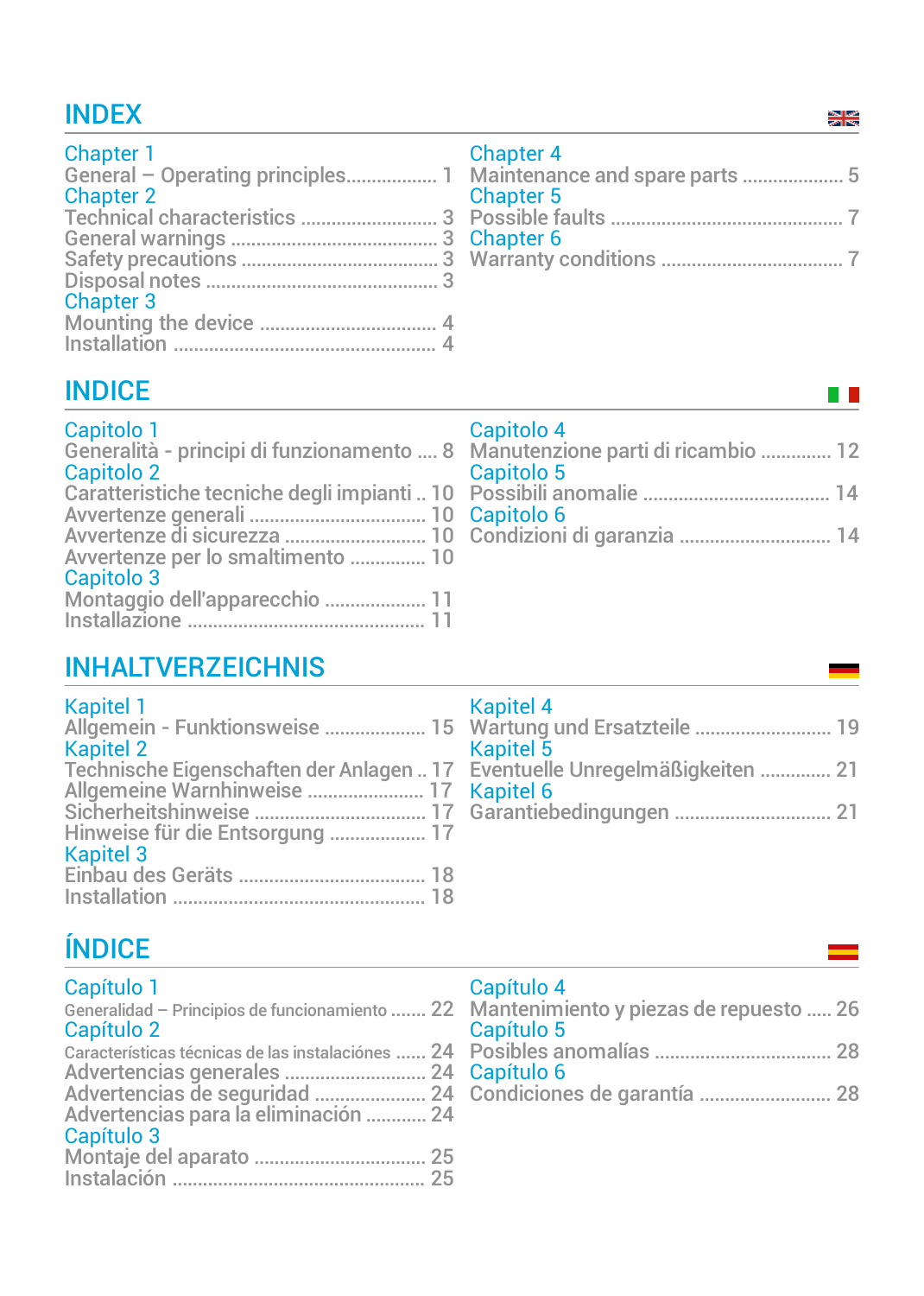

UV-disinfection systems are today widely available on the market thanks to the spreading of technologies which allow a safe and efficient production of highly germicidal UV-radiation. These devices are used as alternative to traditional chemicals, that allows not to change water's organoleptic characteristics (smell and taste) while ensuring high performances from a microbiological point of view. Their functioning is based on a physical principle, guarantee of reliability: ultraviolett radiation at short wavelenght (UVC,  $λ = 254$  nm).

Ultraviolett light emitted by special mercury vapour lamps is highly germicidal because it interacts at a molecular level with DNA. This radiation causes a deep biostructural disorder, in particular new bonds are created in the DNA chain between the pyrimidines, dimers that prevent proper cellular duplication with the consequence of compromising the reproducibility of the various microbial strains that may be present in the water.

No microorganism is immune, but there's different resistances depending on the strain; by way of example on the following page are the average doses of UV radiation necessary for the inactivation of main families of bacteria, viruses and protozoa. The values in the table give an indication on the effectiveness of UV disinfection.

By way of example consider Escherichia coli, a bacterium indicator of faecal contamination. It can be seen from the table that for this strain a level of UV radiation equal to 5,6 mJ/cm<sup>2</sup> is sufficient to reduce the concentration of 4 Log: just 1 in 10.000 units survives. Don't forget that the UV dose normally ensured from a sterilizer, under proper conditions of use, or in respect of the maximum recommended flow rate and with filtered water, is 30 mJ/cm<sup>2</sup> .

Just few words about UV dose, since that's the most important parameter of a UV sterilizer because directly correlated to microbial abatement. The UV dose\* depends on radiation, or the light emitted by germicidal lamps which can reach microorganisms present in water, for this reason it's important to prefilter water to make it as limpid as possible, uncoloured and without sedimentable solids  $(< 0.2$  ppm Fe,  $< 0.05$  ppm Mn; turbidity < 1NTU; UV transmittance > 90% at 1 cm; low calcareous hardness). Very hard water or water with sedimentable solids can quickly dirty the quartz sleeve which has to be periodically cleaned with a damp cloth with vinegar or lemon. Another important parameter is exposure time, or the lapse of time during which water remains under UV radiation (normally some seconds); it's easy to comprehend that this parameter depends on the speed of the water flow, the flow rate, which should not exceed the maximum specified by the manufacturer to ensure the maximum desinfection efficiency.

#### $D = I \times t$

 $D = UV$  dose (mJ/cm<sup>2</sup>) I = UV radiation (mW/cm<sup>2</sup> )  $t =$  exposure time  $(s)$ 

UV light leaves no traces in water: it doesn't alter the taste and the smell of water and it acts just on any possible bacterial load, stopping the proliferation. No chemicals are added to the water, that ensure the<br>absence of any disinfection by-products, disinfection characteristic of chemical disinfectants.

گاچ

Water treated with UV radiation is microbiological safe. To ensure the best performances of an UV sterilizer water must be sufficiently clear and clarified, for that reason it's always recommended the installation of a prefilter upstream of the system. For the same reason also the quartz sleeve has to be cleaned periodically; the frequency depends on water quality.

1

\*Some conversion factors between the main units of measurement of UV dose: mJ/cm<sup>2</sup> = 1000  $\mu$ J/cm<sup>2</sup> = 10 J/m<sup>2</sup>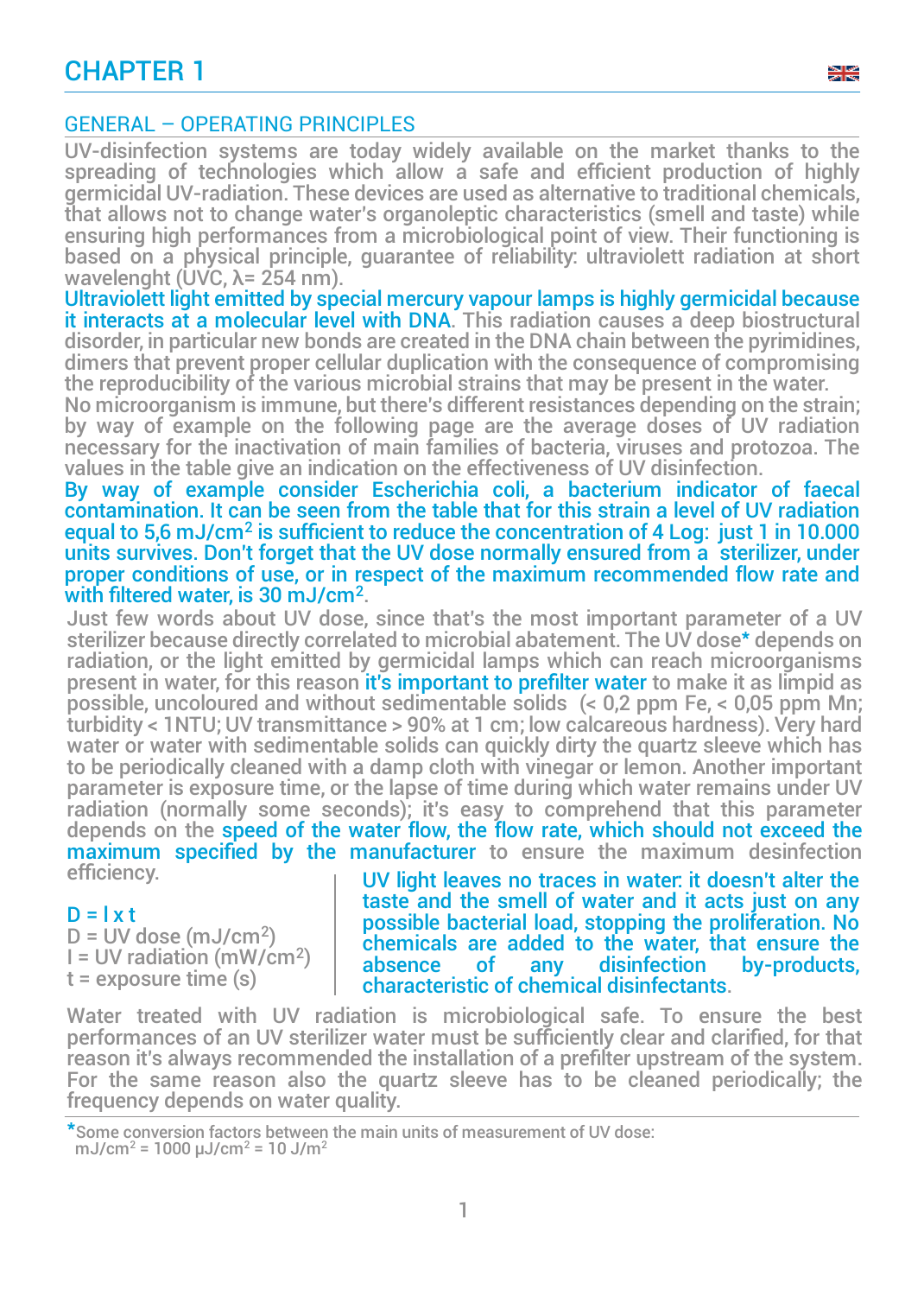| <b>INACTIVATION LOG*</b><br><b>MICROORGANISM</b> |                          |                |                |                |
|--------------------------------------------------|--------------------------|----------------|----------------|----------------|
|                                                  | $\mathbf{1}$             | $\overline{2}$ | 3              | $\overline{4}$ |
| Cryptosporidium parvum                           | 3,0                      | 4,9            | 6,4            | 7,9            |
| Giardia lamblia (cyst)                           | $\overline{\phantom{a}}$ | < 5            | < 10           | < 10           |
| Giardia muris (cyst)                             | 1,2                      | 4,7            |                |                |
| Vibrio cholerae                                  | 0,8                      | 1,4            | 2,2            | 2,9            |
| Shigella dysenteriae                             | 0,5                      | 1,2            | 2,0            | 3,0            |
| Shigella sonnei                                  | 3,2                      | 4,9            | 6,5            | 8,2            |
| Escherichia coli                                 | 1,5                      | 2,8            | 4,1            | 5,6            |
| Salmonella typhi                                 | 1,8                      | 4,8            | 6,4            | 8,2            |
| Salmonella typhimurium                           | $\overline{2}$           | 3,5            | 5              | 9              |
| Salmonella enteritidis                           | 5                        | $\overline{7}$ | 9              | 10             |
| Legionella pneumophila                           | 3,1                      | 5              | 6,9            | 9,4            |
| <b>Hepatitis A virus</b>                         | $4 - 5,5$                | $8,2 - 14$     | $12 - 22$      | $16 - 30$      |
| Poliovirus type 1                                | $4 - 6$                  | $8.7 - 14$     | $14 - 23$      | $21 - 30$      |
| <b>Coxsackie virus B5</b>                        | 6,9                      | 14             | 22             | 30             |
| <b>Rotavirus SA11</b>                            | $7 - 9$                  | $15 - 19$      | $23 - 26$      | $31 - 36$      |
| Aeromonas hydrophila                             | 1,1                      | 2,6            | 3,9            | 5              |
| Campylobacter jejuni                             | 1,6                      | 3,4            | $\overline{4}$ | 4,6            |
| Salmonella anatum                                | 7,5                      | 12             | 15             |                |
| <b>Staphylococcus aureus</b>                     | 3,9                      | 5,4            | 6,5            | 10,4           |
| Yersinia enterocolitica                          | 1,7                      | 2,8            | 3,7            | 4,6            |
| Adenovirus type 40                               | 30                       | 59             | 90             | 120            |
| <b>Adenovirus type 41</b>                        | 22                       | 50             | 80             |                |

Dose values in mJ / cm<sup>2</sup>

\*1 Log = 90%, 2 Log = 99%, 3 Log = 99,9%, 4 Log = 99,99%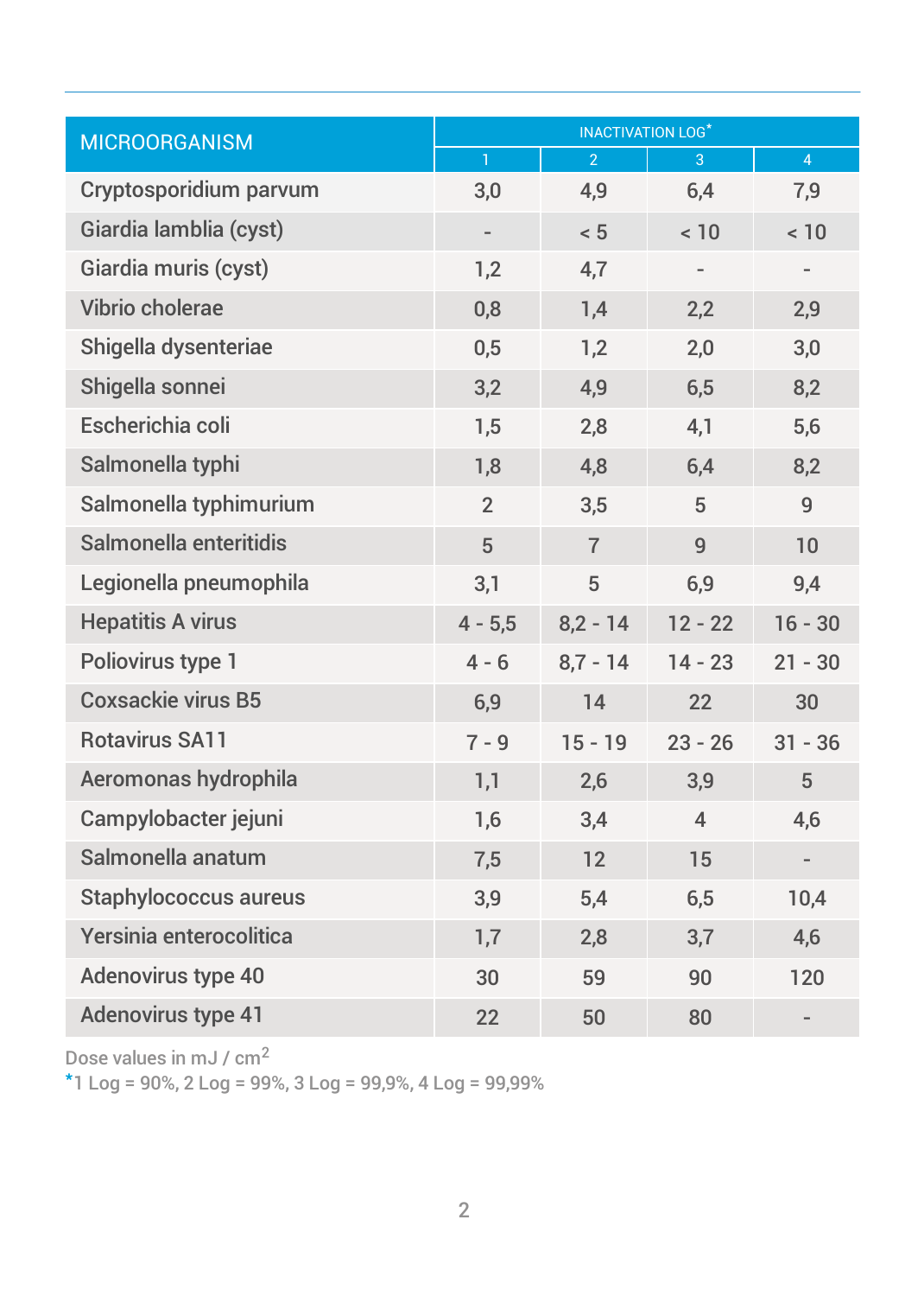## TECHNICAL CHARACTERISTICS OF THE SYSTEM

| <b>Technical data</b>            | <b>UV Model</b>                                          |                |                |            |            |            |
|----------------------------------|----------------------------------------------------------|----------------|----------------|------------|------------|------------|
|                                  | 4W                                                       | 6W             | 11W            | <b>16W</b> | <b>30W</b> | <b>55W</b> |
| Power supply                     | 220 V, 50-60 Hz                                          |                |                |            |            |            |
| <b>Power consumption (W)</b>     | $\overline{4}$                                           | 6              | 11             | 16         | 30         | 55         |
| UV radiation dose                | $30 \text{ mJ/cm}^2$                                     |                |                |            |            |            |
| Max. flow rate (I/m)             | 1,5                                                      | $\overline{2}$ | $\overline{4}$ | 6,5        | 15         | 29         |
| <b>Hydraulic fittings IN/OUT</b> | $\frac{1}{4}$ "f<br>$\frac{3}{4}$ "m<br>$\frac{1}{2}$ "m |                |                |            |            |            |
| Wheelbase IN/OUT (mm)            | 85<br>150<br>255<br>845                                  |                |                |            |            |            |
| Encumbrance (mm) $\Phi$ x L      | 51x185<br>63x950<br>51x260<br>63x370                     |                |                |            |            |            |
| <b>Material of UV reactor</b>    | Stainless steel AISI 304                                 |                |                |            |            |            |

## GENERAL WARNINGS

Under EU legislation EN 60204-1:2016 (Safety of equipment of electrical machines – general rules) low voltage electrical devices (Directive 2014/35/EC) must be connected to an outlet with a protective grounding connection.

#### SAFETY PRECAUTIONS

The light of UV lamps can cause serious burns to skin and to unprotected eyes. It's recommended not to connect the device before placing the UV lamp in its housing and inserting the PVC cap.

#### DISPOSAL NOTES

It should be noted that according to the provisions estabilished by the Legislative Decree 25/07/2005 N. 151 "Implementation of 2002/95/EC Directives, regarding the restriction of the use of dangerous substances in electric and electronic equipment, as well as their waste disposal", both mercury vapor lamps and electric panels, when not in use, have to be considered and disposed as special waste. This can be made by contacting specialized centers for the recovery of hazardous materials, or by contacting our technical office.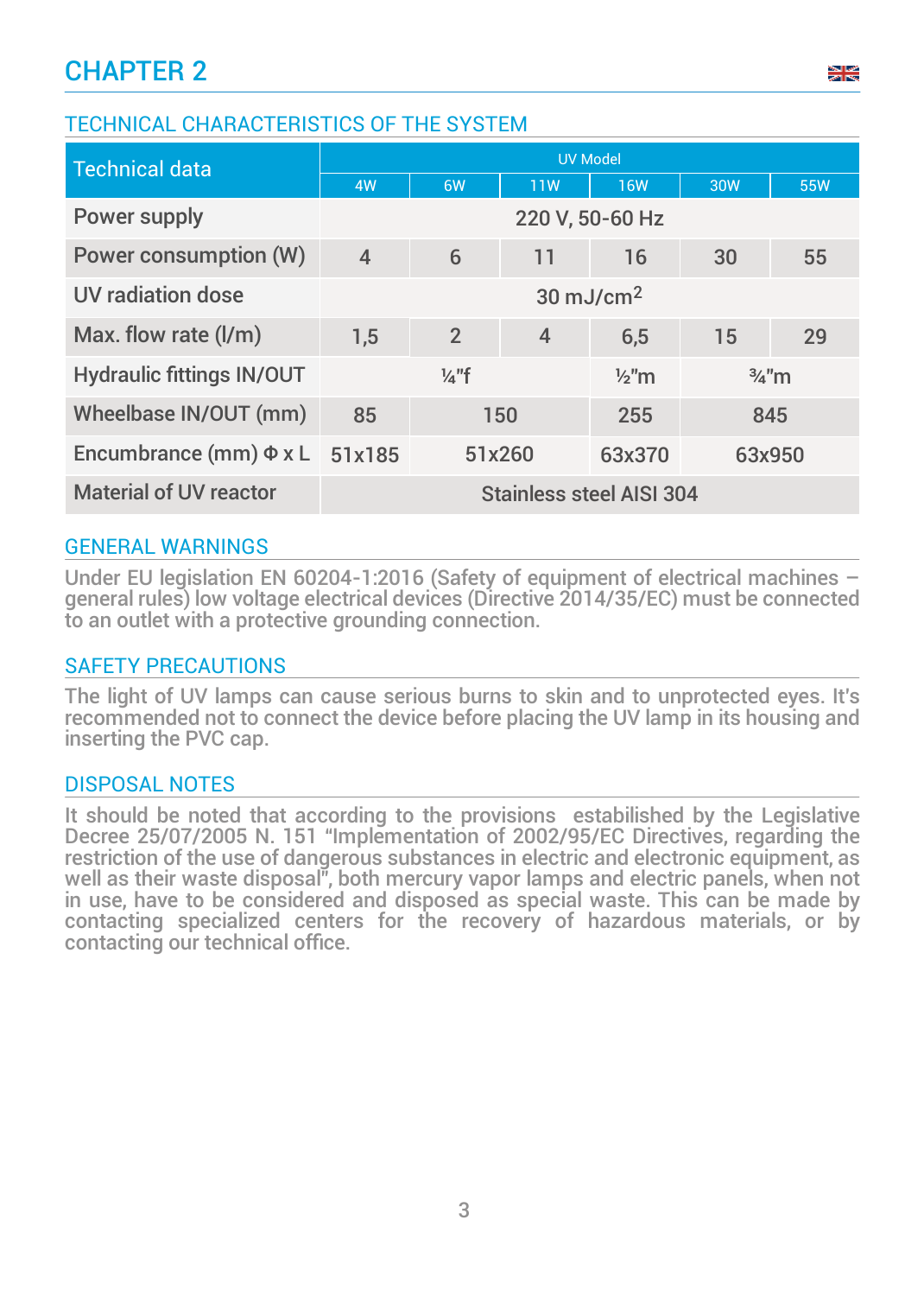## MOUNTING THE DEVICE

• Remove the device from the packaging

• Insert quartz into the UV reactor, taking care that both ends extend approximately the same lenght (about 15 mm)

گاچ

- Place the O-rings at the ends of the quartz
- Screw the closed stainless steel nut on the side of the closed quartz
- Screw the opened stailess steel nut on the side of the opened quartz
- Insert the electric bi-pin connecting cable in the power cable plug
- Connect the UV lamp to the bipin electrical connections, taking care NOT to touch
- quartz with finger (use a cloth for handling it) and in case clean it with alcohol
- Insert the lamp into the quartzsleeve and place the PVC cover cap.

## INSTALLATION

The device must be installed after the autoclave or the water meter and after any filtration or treatment device. To avoid the generation of dead zones and water shortcircuitings in the UV reactor and to allow possible harmful air bubbles to go out, it's important to install the device in accordance with the inlet and outlet directions:

- Vertical installation: inlet at the lower fitting, outlet at the upper one
- Horizontal installation: both fittings should be facing upwards.

For models that must be installed at the inlet point of the hydraulic circuit, it's recommended to install a bypass during assembly to insulate the system during the maintenancce, ensuring the water supply. After controlling the hydraulic fittings, to remove air and possible residues let water flow for several minutes, then connect the system to the electric power. It's not necessary to turn off the device during short absence periods, the lamp can remain switched on without any problem, the power absorption is low.

To reach normal operation a lamp need some minutes, so it's not recommended to turn it on and off continuously, because it increases the wear and reduces its useful life.

Operating hours are guaranteed for a maximum of 3 daily ON/OFF cycles. The device can be properly switched off overnight. In the event of a prolonged stop, for installations where there's the possibility of winter frost, the device must be switched off and emptied from water.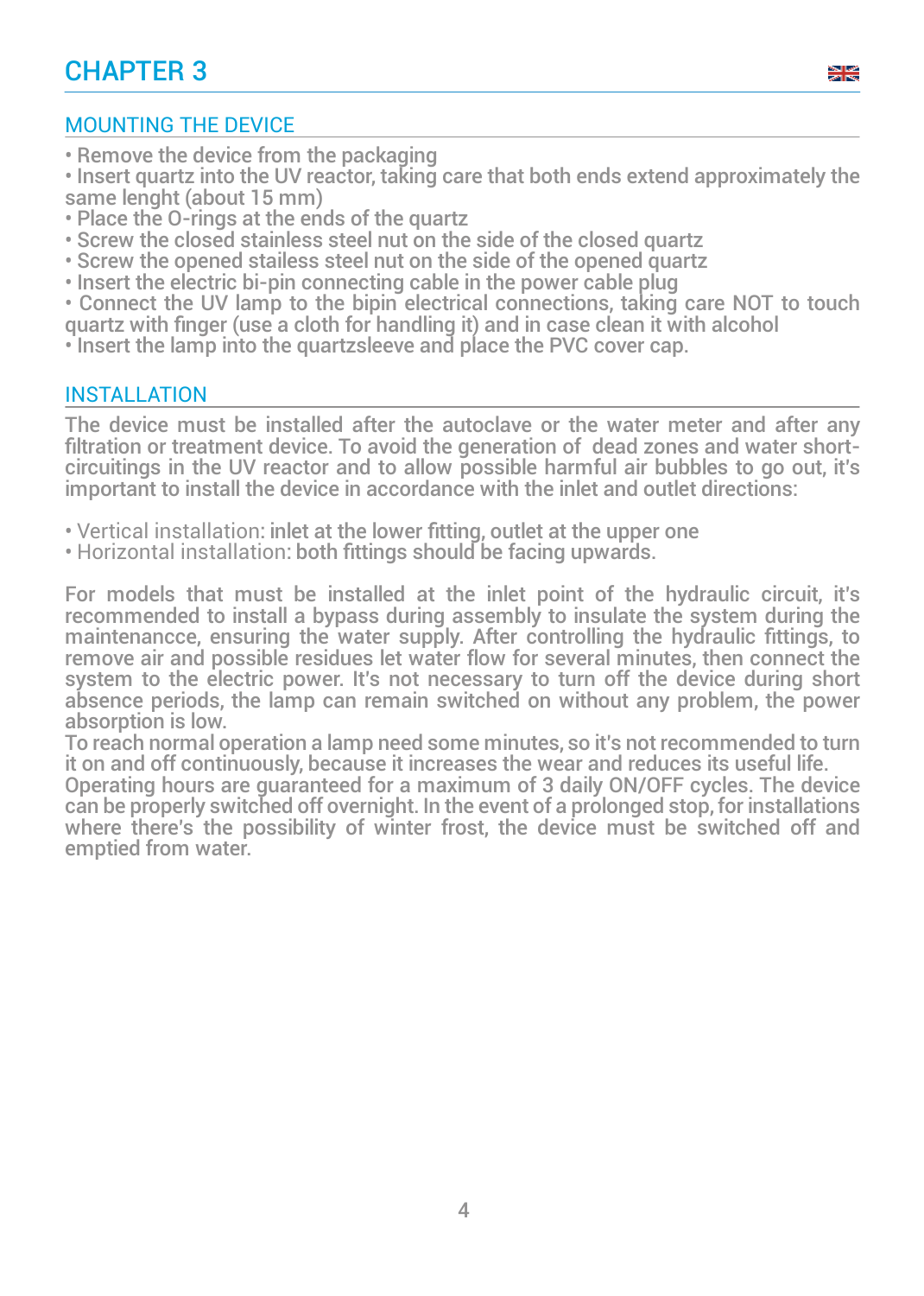

## MAINTENANCE AND SPARE PARTS

The maintenance should be made by qualified personnel who know and respect safety measures and regulations and who has read the guidelines of this instruction manual. Only original spare parts of the supplier must be used.

These are the intervention intervals recommended for spare parts:

- UV Lamp: replace it after 8-9000 (once a year)
- O-ring seals: once a year
- Quartzsleeve: the frequency depends on the quality of water to be treated.

To clean the quartz sleeve and replace the lamp see the paragraphs "Mounting the device" and "installation" of this instruction manual.

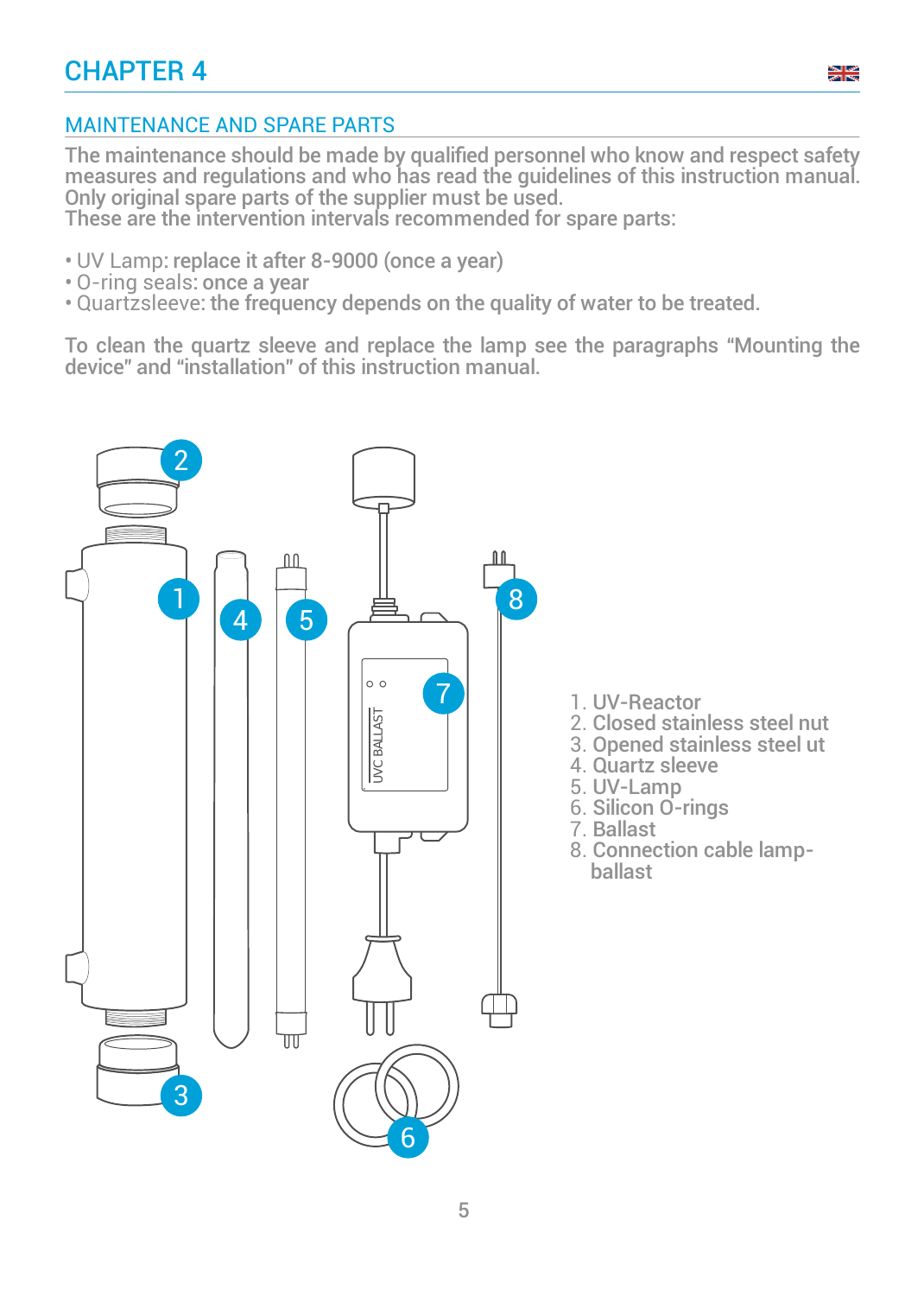| <b>Item</b>                 | Code                   |
|-----------------------------|------------------------|
| <b>UV-Lamp 4W</b>           | <b>BLB004000</b>       |
| <b>UV-Lamp 6W</b>           | BLUB006                |
| UV-Lamp 11W                 | <b>11WT54PSE</b>       |
| UV-Lamp 11W (4 pins)        | <b>BLUB0011</b>        |
| UV-Lamp 16W                 | <b>BLUB006</b>         |
| UV-Lamp 30W                 | <b>BLUB030</b>         |
| UV-Lamp 55W                 | <b>TUV55WFAM</b>       |
| Quartz sleeve 4W            | GUAQRZ01               |
| Quartz sleeve 6-11W         | GUAQRZ01               |
| <b>Quartz sleeve 16W</b>    | UVACQRZ16W             |
| Quartz sleeve 30-55W        | GUAQRZ01               |
| <b>Ballast 4-6W</b>         | <b>BALL</b>            |
| Ballast 11-16W              | <b>BALL</b>            |
| Ballast 11W (4 pins)        | <b>BALL</b>            |
| <b>Ballast 30W</b>          | <b>BALL</b>            |
| <b>Ballast 55W</b>          | <b>BALL</b>            |
| <b>Silicon O-Rings</b>      | <b>GUAR001/GUAR002</b> |
| Lamp cable 4W               | <b>UVACVT</b>          |
| Lamp cable 6-11W            | <b>UVACVT</b>          |
| Lamp cable 16W              | <b>UVACVT</b>          |
| Lamp cable 30-55W           | <b>UVACVT</b>          |
| Lamp cable (4 pins)         | <b>UVACVT</b>          |
| Stainless steel nuts 4-16W  |                        |
| Stainless steel nuts 30-55W |                        |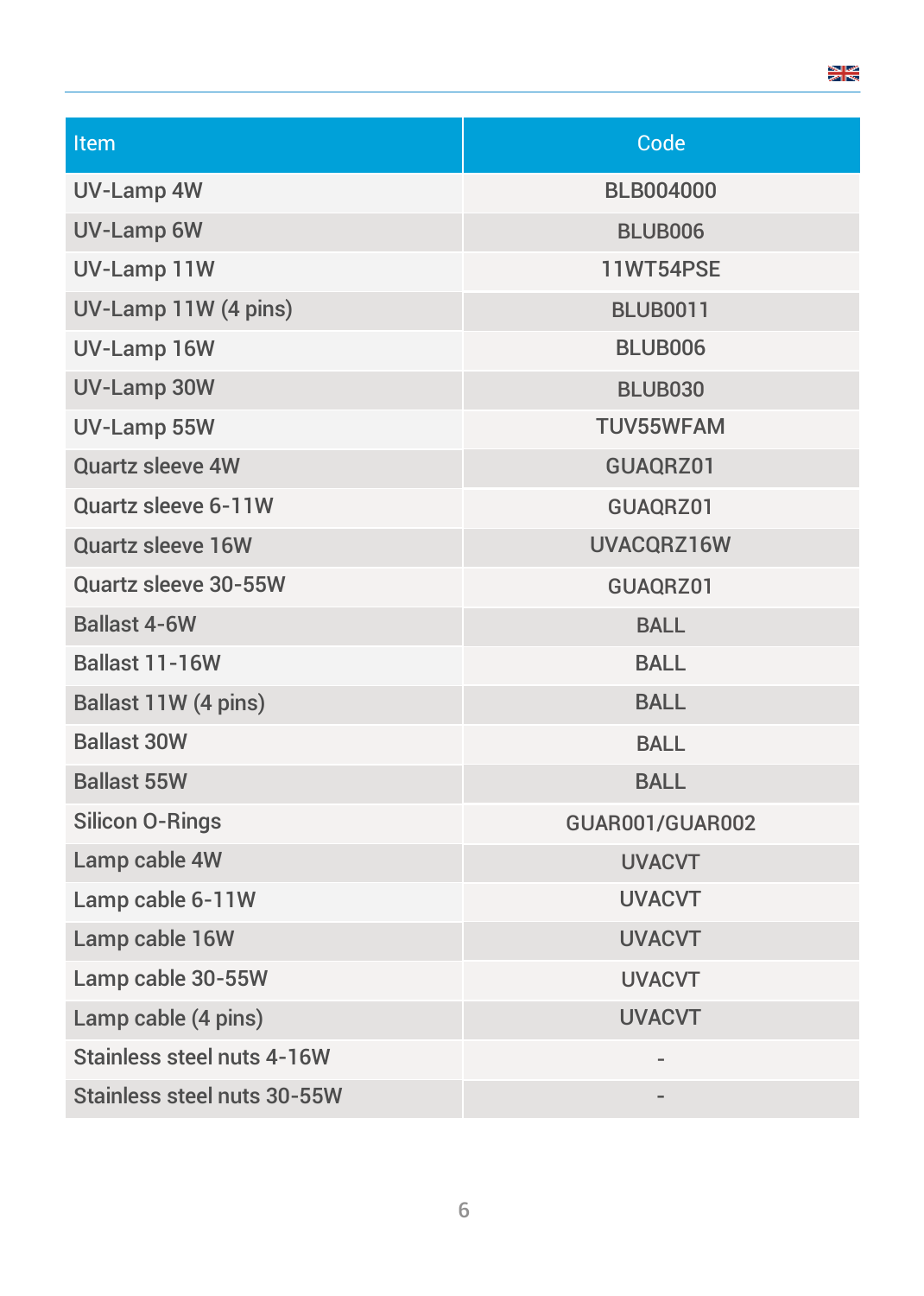## CHAPTER 5

## POSSIBLE FAULTS

| Event                    | Possible cause                                |
|--------------------------|-----------------------------------------------|
| The lamp doesn't turn on | <b>Electric Fittings are poorly connected</b> |
|                          | The lamp is burned out                        |
|                          | <b>Ballast out of order</b>                   |
| <b>Hydraulic leaks</b>   | <b>Worn O-Rings</b>                           |
|                          | <b>Break of the quartz sleeve</b>             |

If the problem persists after checking these causes, call the service centre for a consultation or intervention.

## CHAPTER 6

#### <sub>정</sub>요

### WARRANTY CONDITIONS

Our devices are guaranteed for 12 months from the date of purchase. Our Society will repair or replace for free the parts found to be faulty within the warranty period. The guarantee does not include:

• Accidental breakages due to transport

• Accidental breakages due to misuse or neglect

• Breakages due to incorrect connection to voltage different from that contemplated

• Devices repaired or tampered with unauthorized third parties, or adjusted for faults or casual checking.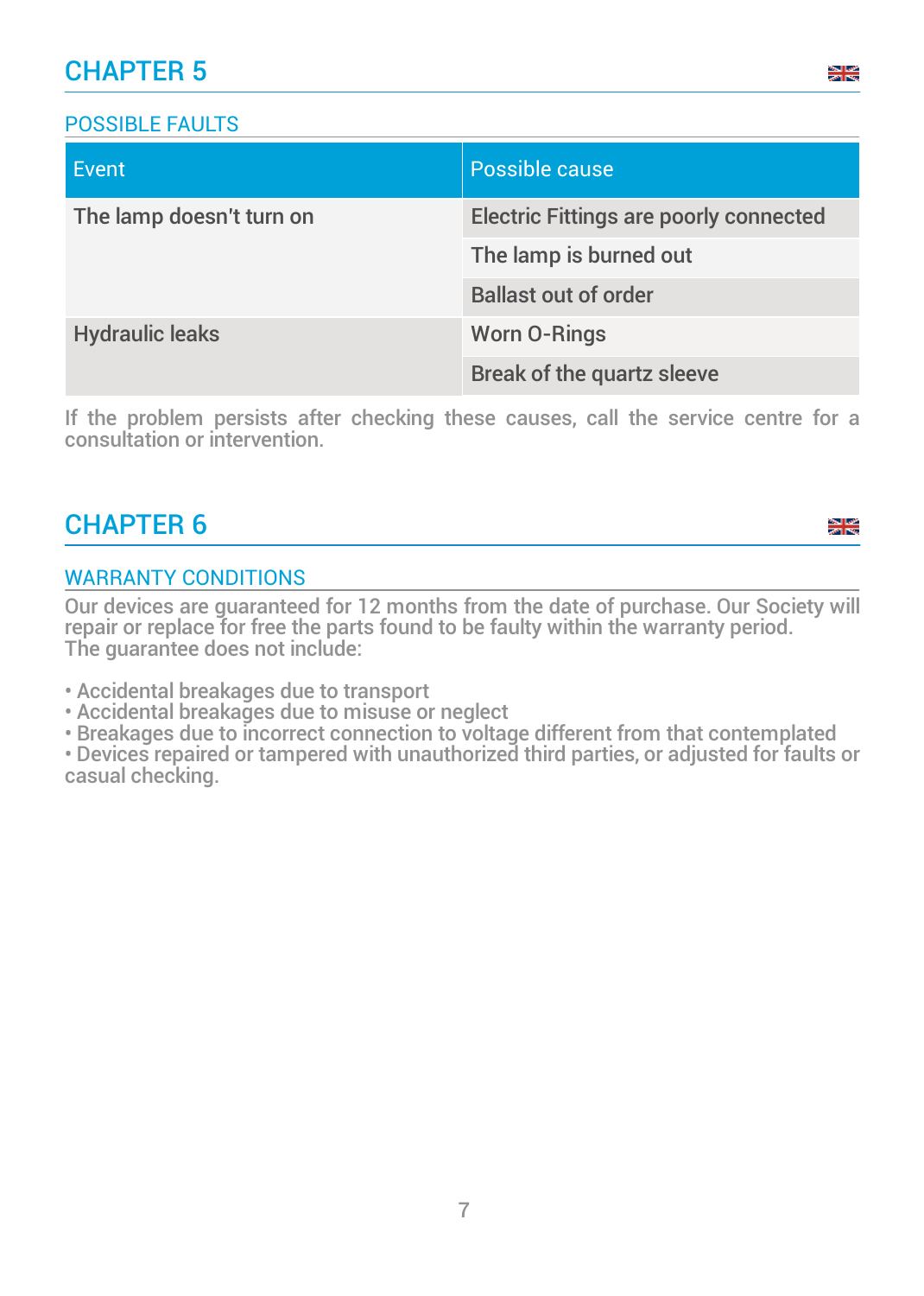## CAPITOLO 1

## GENERALITÀ - PRINCIPI DI FUNZIONAMENTO

I sistemi di disinfezione a raggi ultravioletti sono oggi ampiamente disponibili sul mercato grazie alla diffusione delle tecnologie che consentono di produrre, in maniera efficiente e sicura, radiazione UV altamente germicida. Questi apparecchi vengono utilizzati in alternativa ai tradizionali prodotti chimici, evitando l'alterazone dei caratteri organolettici dell'acqua (sapore e odore) ed assicurando elevate prestazioni microbiologiche. Il loro funzionamento si basa su un principio fisico che è garanzia di affidabilità: la radiazione ultravioletta a corta lunghezza d'onda (UVC, λ= 254 nm).

La luce ultravioletta emessa da speciali lampade a vapori di mercurio è altamente germicida in quanto interagisce, a livello molecolare, con il DNA. Tale radiazione genera un profondo disordine biostrutturale, creando nel DNA nuovi legami tra le pirimidine, dei dimeri che impediscono la duplicazione cellulare, compromettendo la capacità di riproduzione dei ceppi microbici eventualmente presenti nell'acqua.

Nessun microrganismo è immune, esistono però differenti resistenze a seconda del ceppo; riportiamo di seguito le dosi medie di radiazione UV necessarie per l'inattivazione delle principali famiglie di batteri, virus e protozoi. I valori riportati in tabella danno un'indicazione dell'efficacia della disinfezione UV.

A titolo esemplificativo consideriamo Escherichia coli, un batterio indicatore di contaminazione fecale, dalla tabella si evince che una dose UV pari a 5,6 mJ/cm<sup>2</sup> è sufficiente per ridurne la concentrazione di 4 Log, ovvero che ne sopravvive 1 ogni 10.000 unità. Si ricorda che il dosaggio UV normalmente assicurato da uno sterilizzatore, nelle corrette condizioni di funzionamento, ovvero nel rispetto della portata massima e con acqua filtrata, è di 30 mJ/cm<sup>2</sup> .

La dose UV\* dipende dall'irraggiamento, ovvero dalla luce emessa dalle lampade germicide che riesce ad arrivare ai microrganismi presenti nell'acqua, per questo motivo è importante prefiltrare l'acqua, al fine di renderla quanto più possibile limpida, incolore e senza solidi sedimentabili (< 0,2 ppm Fe, < 0,05 ppm Mn; torbidità < 1NTU; Trasmittanza UV > 90% a 1 cm; durezza calcarea contenuta). Acque molto dure o con presenti sostanze sedimentabili possono rapidamente sporcare la guaina in quarzo, che andrà periodicamente pulita con uno straccio inumidito con aceto o limone. L'altro parametro di grande importanza è il tempo di esposizione, ovvero il periodo in cui l'acqua rimane sottoposta all'irraggiamento UV (generalmente qualche secondo); questo parametro dipende dunque dalla velocità di passaggio dell'acqua, ovvero dalla portata, che non deve superare quella massima dichiarata dal produttore per assicurare la massima efficacia di disinfezione.

#### $D = l \times t$

 $D =$  dose UV (mJ/cm<sup>2</sup>) I = irraggiamento UV (mW/cm<sup>2</sup> ) t = tempo di esposizione (s)

La luce UV non lascia tracce nell'acqua, ovvero non altera il sapore, né l'odore e agisce solo sulla carica batterica eventualmente presente inibendone la proliferazione. Nessun prodotto chimico viene rilasciato nell'acqua, ciò assicura l'assenza di sottoprodotti della disinfezione, invece dei disinfettanti chimici.

L'acqua che ha subito irraggiamento UV è microbiologicamente sicura. Per il massimo rendimento occorre che l'acqua in entrata sia sufficientemente limpida e chiarificata, è quindi sempre consigliata l'installazione di un prefiltro a monte dell'impianto. Per la stessa ragione anche la guaina al quarzo deve essere pulita periodicamente, con una frequenza dipendente dalla qualità dell'acqua

\*Alcuni fattori di conversione tra le principali unità di misura della Dose UV mJ/cm<sup>2</sup> = 1000  $\mu$ J/cm<sup>2</sup> = 10 J/m<sup>2</sup>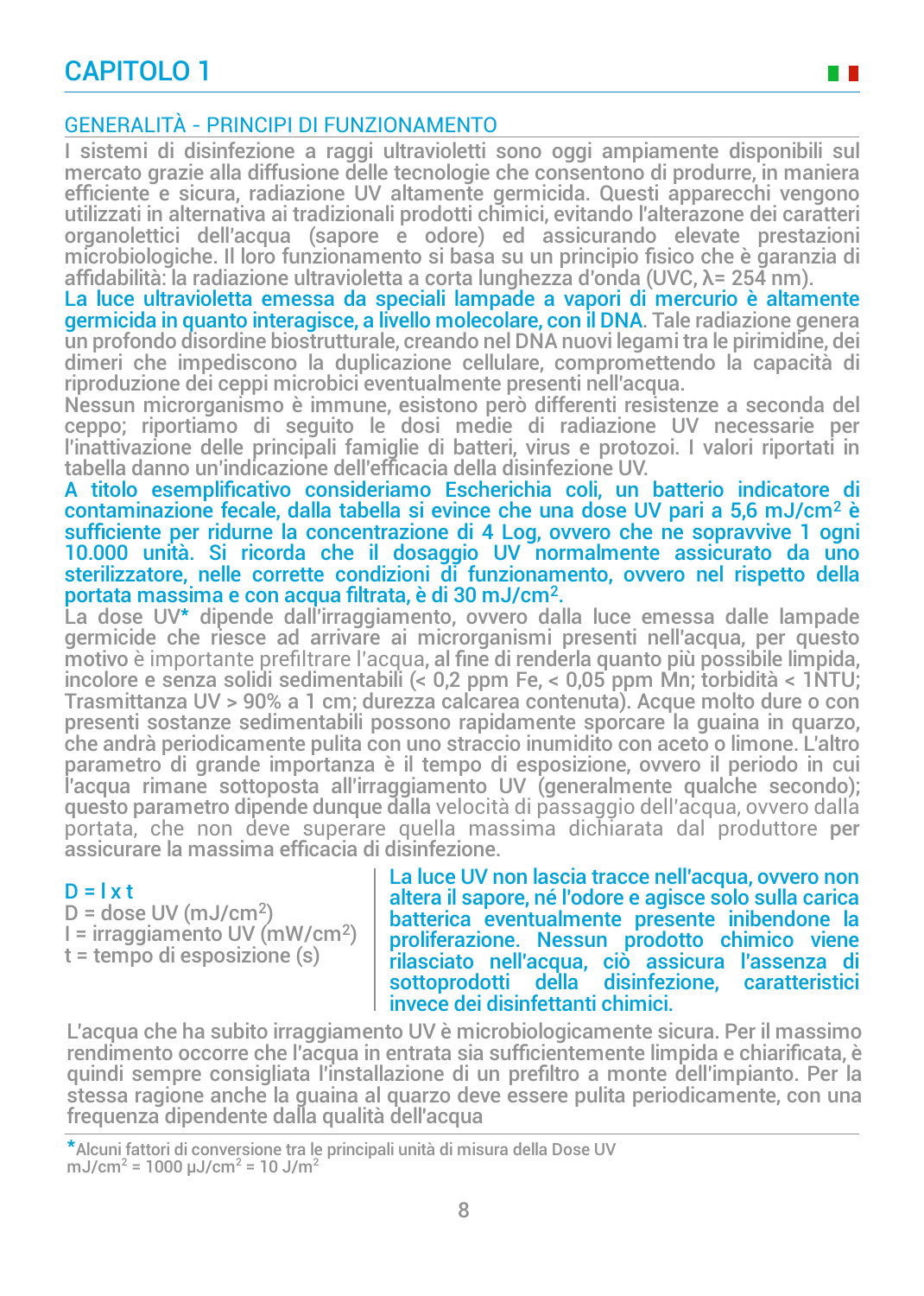| <b>MICRORGANISMO</b>         | LOG DI INATTIVAZIONE <sup>*</sup> |                |                |                |  |  |
|------------------------------|-----------------------------------|----------------|----------------|----------------|--|--|
|                              | $\mathbf{1}$                      | $\overline{2}$ | 3              | $\overline{4}$ |  |  |
| Cryptosporidium parvum       | 3,0                               | 4,9            | 6,4            | 7,9            |  |  |
| Giardia lamblia (cisti)      | $\overline{\phantom{a}}$          | < 5            | < 10           | < 10           |  |  |
| Giardia muris (cisti)        | 1,2                               | 4,7            |                |                |  |  |
| Vibrio cholerae              | 0,8                               | 1,4            | 2,2            | 2,9            |  |  |
| Shigella dysenteriae         | 0,5                               | 1,2            | 2,0            | 3,0            |  |  |
| Shigella sonnei              | 3,2                               | 4,9            | 6,5            | 8,2            |  |  |
| Escherichia coli             | 1,5                               | 2,8            | 4,1            | 5,6            |  |  |
| Salmonella typhi             | 1,8                               | 4,8            | 6,4            | 8,2            |  |  |
| Salmonella typhimurium       | $\overline{2}$                    | 3,5            | 5              | 9              |  |  |
| Salmonella enteritidis       | 5                                 | $\overline{7}$ | 9              | 10             |  |  |
| Legionella pneumophila       | 3,1                               | 5              | 6,9            | 9,4            |  |  |
| Virus epatite A              | $4 - 5,5$                         | $8,2 - 14$     | $12 - 22$      | $16 - 30$      |  |  |
| Poliovirus tipo 1            | $4 - 6$                           | $8.7 - 14$     | $14 - 23$      | $21 - 30$      |  |  |
| <b>Coxsackie virus B5</b>    | 6,9                               | 14             | 22             | 30             |  |  |
| <b>Rotavirus SA11</b>        | $7 - 9$                           | $15 - 19$      | $23 - 26$      | $31 - 36$      |  |  |
| Aeromonas hydrophila         | 1,1                               | 2,6            | 3,9            | 5              |  |  |
| Campylobacter jejuni         | 1,6                               | 3,4            | $\overline{4}$ | 4,6            |  |  |
| Salmonella anatum            | 7,5                               | 12             | 15             |                |  |  |
| <b>Staphylococcus aureus</b> | 3,9                               | 5,4            | 6,5            | 10,4           |  |  |
| Yersinia enterocolitica      | 1,7                               | 2,8            | 3,7            | 4,6            |  |  |
| Adenovirus tipo 40           | 30                                | 59             | 90             | 120            |  |  |
| Adenovirus tipo 41           | 22                                | 50             | 80             |                |  |  |

Valori di dose espresse in mJ / cm<sup>2</sup>

\*1 Log = 90%, 2 Log = 99%, 3 Log = 99,9%, 4 Log = 99,99%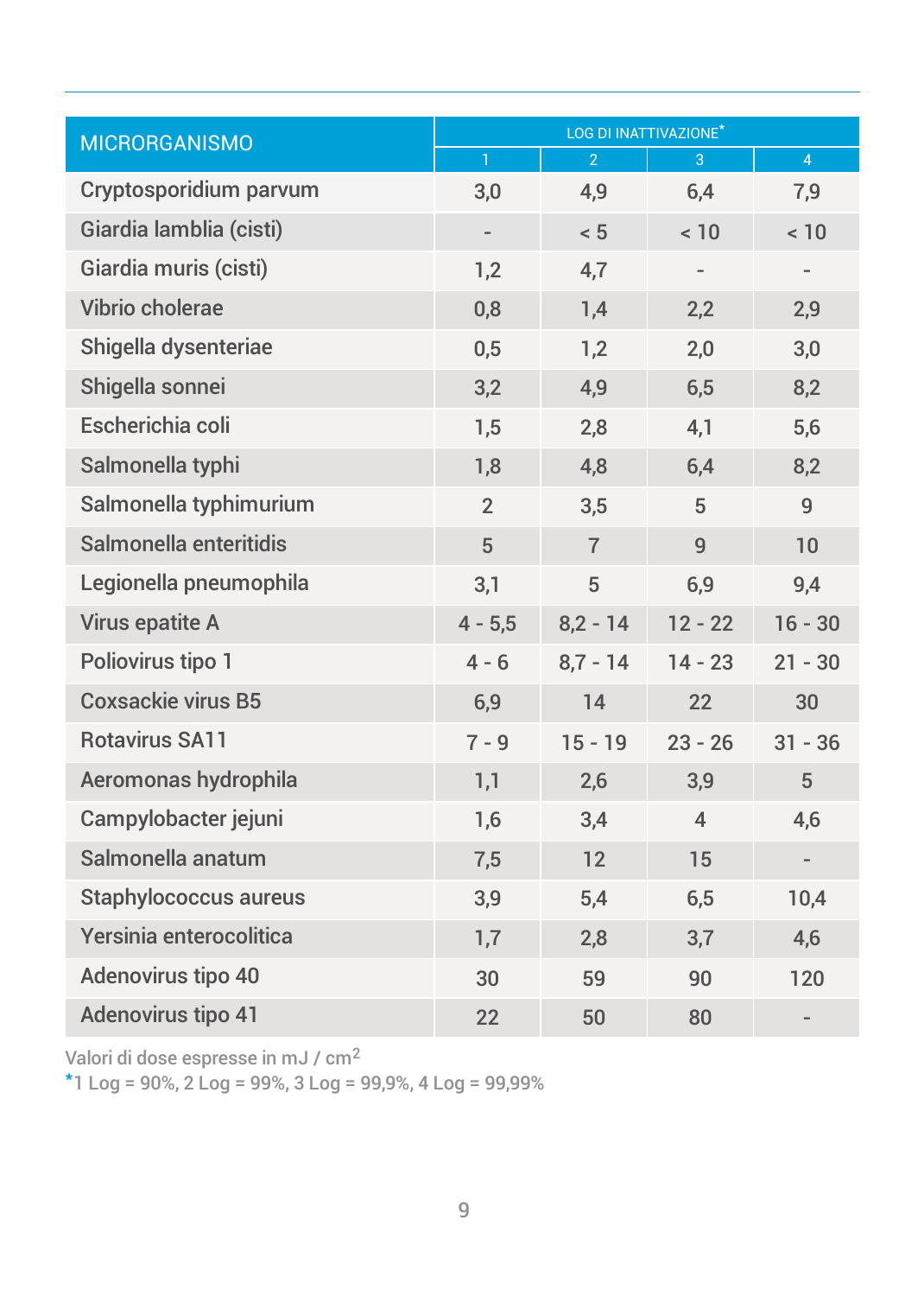## CARATTERISTICHE TECNICHE DEGLI IMPIANTI

| Dati tecnici              | <b>Modello UV</b>                                        |                 |                |            |        |            |
|---------------------------|----------------------------------------------------------|-----------------|----------------|------------|--------|------------|
|                           | 4W                                                       | 6W              | 11W            | <b>16W</b> | 30W    | <b>55W</b> |
| Alimentazione elettrica   |                                                          | 220 V, 50-60 Hz |                |            |        |            |
| Potenza assorbita (W)     | $\overline{4}$                                           | 6               | 11             | 16         | 30     | 55         |
| Dose irraggiamento UV     | $30 \text{ mJ/cm}^2$                                     |                 |                |            |        |            |
| Portata max (I/min)       | 1.5                                                      | $\overline{2}$  | $\overline{4}$ | 6,5        | 15     | 29         |
| Raccordi idraulici IN/OUT | $\frac{1}{4}$ "f<br>$\frac{1}{2}$ "m<br>$\frac{3}{4}$ "m |                 |                |            |        |            |
| Interasse IN/OUT (mm)     | 150<br>85                                                |                 | 255            | 845        |        |            |
| Ingombro (mm) $\Phi$ x L  | 51x185<br>51x260                                         |                 | 63x370         |            | 63x950 |            |
| Materiale reattore UV     | Acciaio inox AISI 304                                    |                 |                |            |        |            |

## AVVERTENZE GENERALI

Ai sensi della Normativa Europea EN 60204-1:2016 (sicurezza dell'equipaggiamento del macchinario elettrico - norme generali) le apparecchiature elettriche di bassa tensione (Direttiva 2014/35/CE) devono essere collegate ad una presa di corrente munita di messa a terra.

## AVVERTENZE DI SICUREZZA

La luce delle lampade a raggi ultravioletti può causare serie bruciature alla pelle ed agli occhi non protetti, si raccomanda pertanto di non collegare l'apparecchio alla presa di corrente senza avere prima assicurato la lampada UV nel suo alloggiamento ed innestato la calotta in PVC.

## AVVERTENZE PER LO SMALTIMENTO

Si ricorda che secondo quanto stabilito dal D.Lgs. 25 luglio 2005, n.151 "Attuazione delle direttive 2002/95/CE, relative alla riduzione dell'uso di sostanze pericolose nelle apparecchiature elettriche ed elettroniche, nonché allo smaltimento dei rifiuti", sia le lampade a vapori di mercurio che i quadri elettrici, quando non più in uso, devono essere considerati come rifiuti speciali, ed alla stessa stregua smaltiti. Per fare ciò è possibile rivolgersi ai centri specializzati per il recupero dei materiali pericolosi, oppure contattare direttamente il ns. Ufficio Tecnico.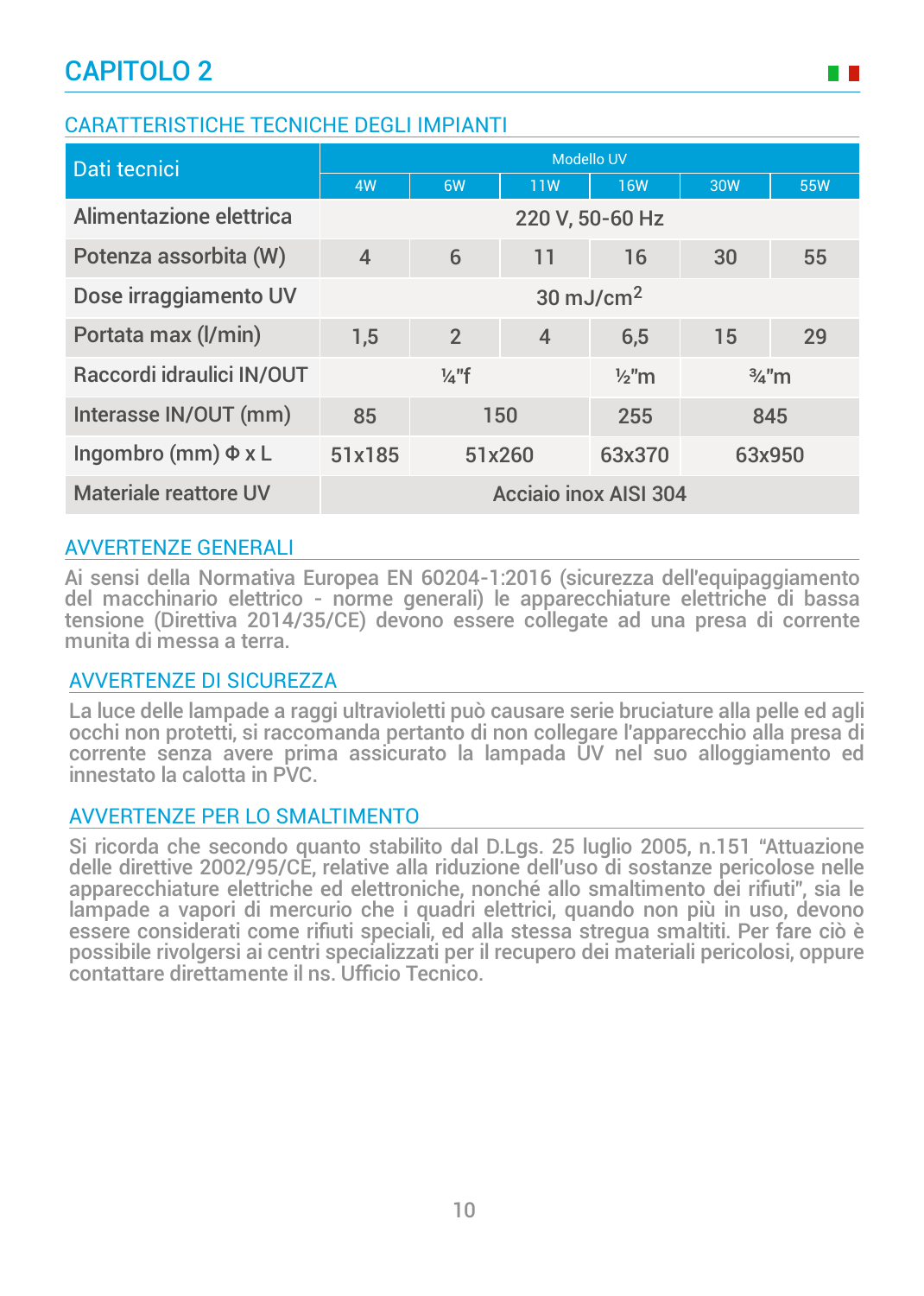## MONTAGGIO DELL'APPARECCHIO

• togliere l'apparecchio dall'imballo

• inserire il quarzo nel reattore UV inox facendo in modo che dalle estremità fuoriesca approssimativamente con la stessa lunghezza (circa 15 mm)

- sistemare gli o-ring alle estremità del quarzo
- avvitare la boccola inox chiusa dal lato del quarzo chiuso
- avvitare la boccola inox aperta dal lato del quarzo aperto

• innestare il cavo elettrico di collegamento bipin allo spinotto del cavo di alimentazione • collegare la lampada UV ai raccordi elettrici bipin, facendo attenzione a NON toccare il quarzo della lampada direttamente con le dita (utilizzare un panno per maneggiarla)

e in caso pulirla con alcool • inserire la lampada nella guaina e posizionare la calotta PVC copricontatti

### INSTALLAZIONE

L'apparecchio deve essere sempre installato dopo l'autoclave o il contatore dell'acqua e dopo ogni apparecchiatura di filtrazione o trattamento. Onde evitare che si generino delle cortocircuitazioni dell'acqua all'interno della camera del reattore UV, delle zone morte e consentire a eventuali bolle d'aria che influenzerebbero negativamente la resa dell'impianto di uscire, è importante che il montaggio avvenga rispettando i versi di entrata e di uscita dell'acqua, ovvero:

• montaggio in verticale: entrata dal raccordo inf. e uscita da quello sup.

• montaggio in orizzontale: i raccordi devono essere rivolti verso l'alto

Prevedere in fase di montaggio, per i modelli da installare nel punto di ingresso del circuito idraulico, un sistema di by pass in modo da isolare l'impianto in caso di manutenzione e assicurare nello stesso tempo l'erogazione d'acqua. Dopo aver controllato la bontà dei collegamenti idraulici, per liberarlo dall'aria e da eventuali residui, fare scorrere l'acqua per alcuni minuti quindi collegare l'impianto alla corrente. Non è richiesto che venga spento l'apparecchio durante brevi periodi di assenza, la lampada fluorescente può rimanere accesa senza problemi, l'assorbimento elettrico è modesto. Per andare a regime una lampada fluorescente richiede alcuni minuti pertanto è sconsigliata l'operazione di accensione e spegnimento continua, anche perché ciò la usura anzitempo accorciandone la vita utile. Le ore di funzionamento sono garantite contenendo i cicli di accensione/spegnimento a non oltre 3 al giorno. L'apparecchio può essere convenientemente spento durante le ore notturne.

Nelle installazioni di residenze dove c'è possibilità di gelate invernali l'apparecchio va invece spento e svuotato dall'acqua in caso di sosta prolungata.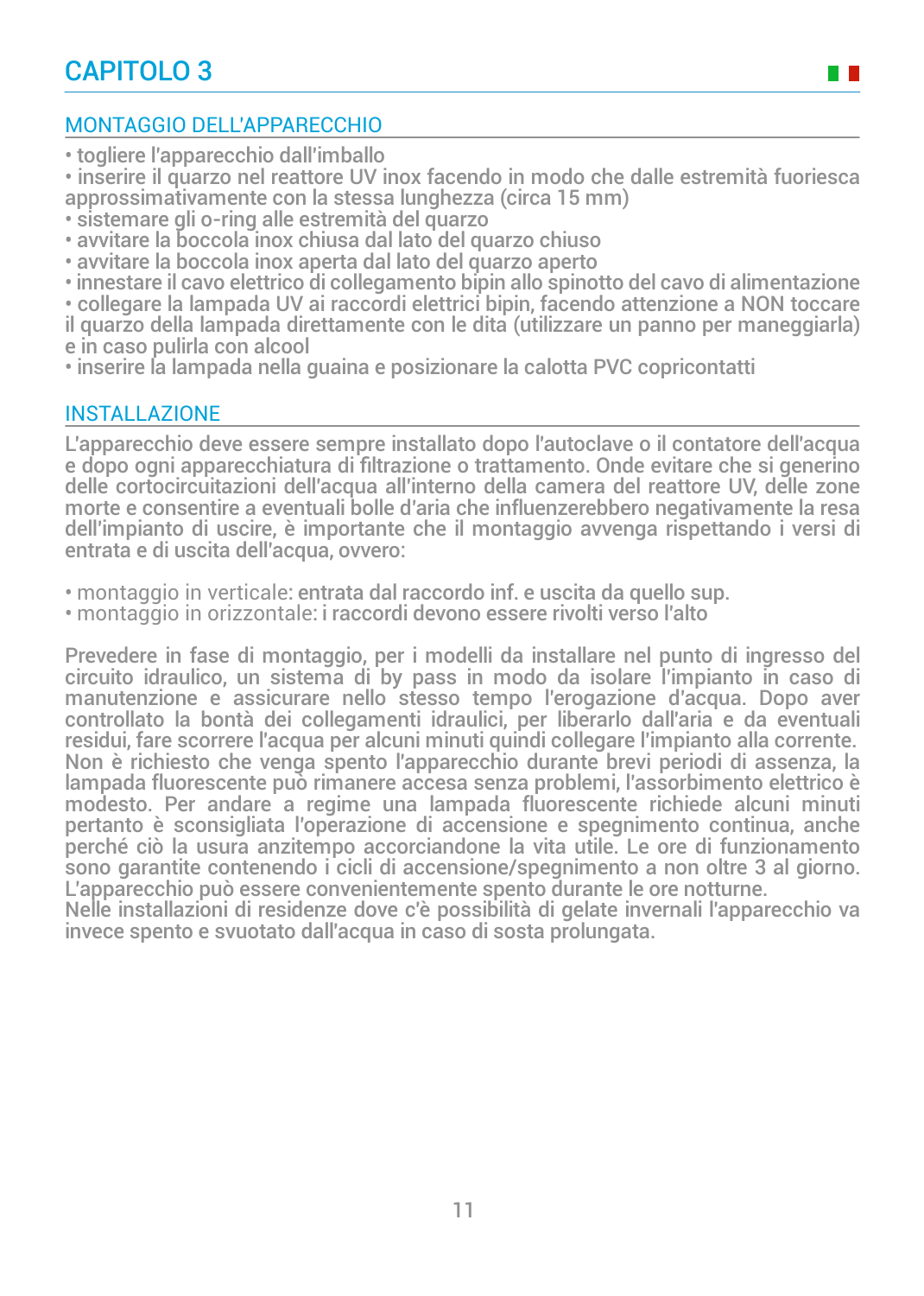

## MANUTENZIONE E PARTI DI RICAMBIO

La manutenzione deve essere effettuata da personale addestrato, che abbia familiarità con le misure di sicurezza ed i regolamenti, che li osservi e che abbia letto e compreso le istruzioni operative riportate nel presente manuale. Devono essere usate solo parti di ricambio originali del fornitore.Questi sono gli intervalli di intervento consigliati per le parti di ricambio:

- Lampada UV sostituzione max 8-9000 ore, ovvero 1/anno
- O-ring di tenuta 1/anno
- Guaina al quarzo la frequenza dipende dalla qualità dell'acqua da trattare

Per le procedure relative alla pulizia della guaina al quarzo e la sostituzione della lampada fare riferimento ai paragrafi "Montaggio dell'apparecchio" "Installazione" del presente manuale.

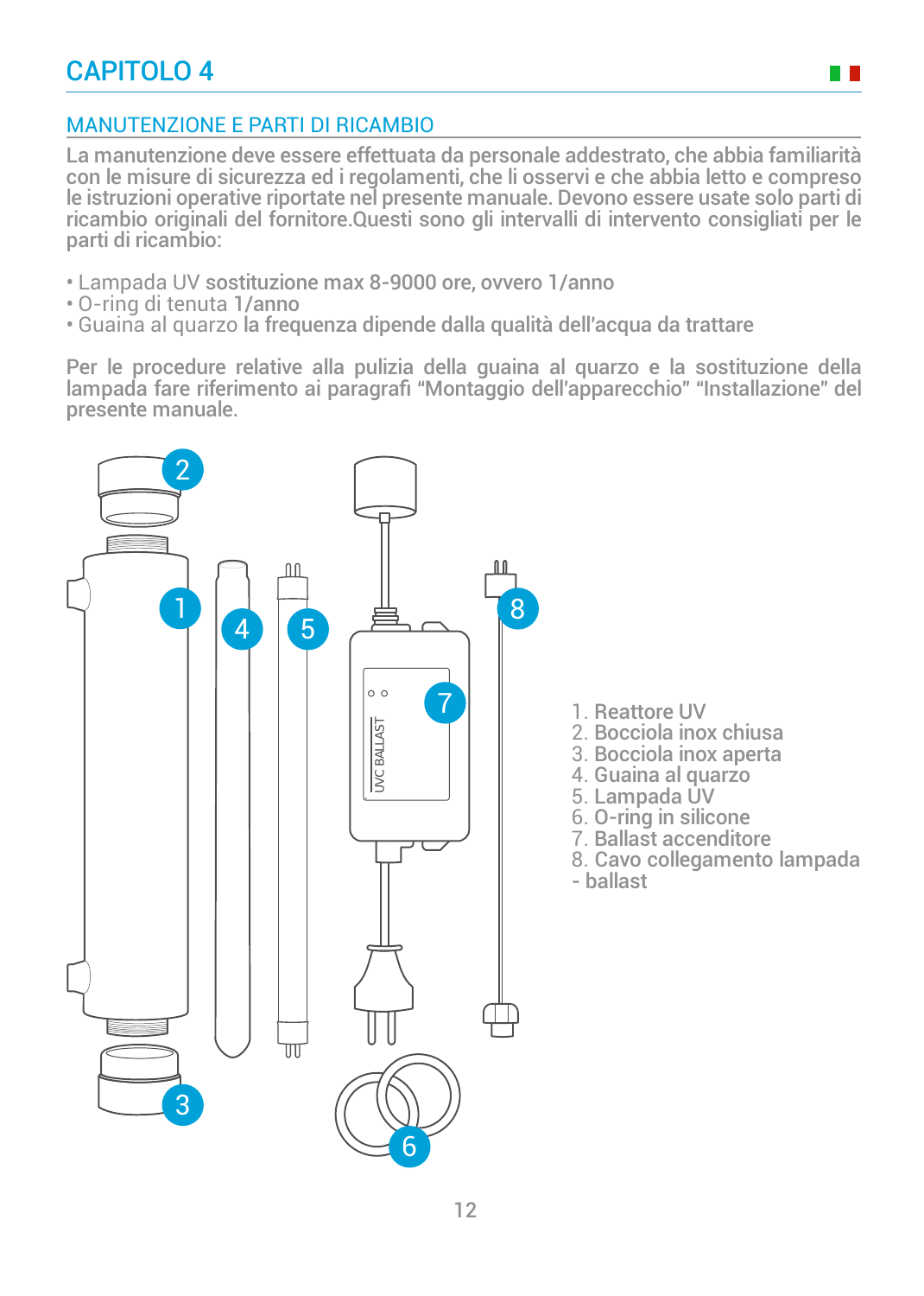| <b>Articolo</b>                   | Codice                 |
|-----------------------------------|------------------------|
| Lampada 4W                        | <b>BLB004000</b>       |
| Lampada 6W                        | <b>BLUB006</b>         |
| Lampada 11W                       | 11WT54PSE              |
| Lampada 11W quadripin             | <b>BLUB0011</b>        |
| Lampada 16W                       | <b>BLUB006</b>         |
| Lampada 30W                       | <b>BLUB030</b>         |
| Lampada 55W                       | <b>TUV55WFAM</b>       |
| Guaina in quarzo 4W               | GUAQRZ01               |
| Guaina in quarzo 6-11W            | GUAQRZ01               |
| Guaina in quarzo 16W              | UVACQRZ16W             |
| Guaina in quarzo 30-55W           | GUAQRZ01               |
| <b>Ballast elettronico 4-6W</b>   | <b>BALL</b>            |
| <b>Ballast elettronico 11-16W</b> | <b>BALL</b>            |
| Ballast elettronico 11W quadripin | <b>BALL</b>            |
| <b>Ballast elettronico 30W</b>    | <b>BALL</b>            |
| <b>Ballast elettronico 55W</b>    | <b>BALL</b>            |
| O-ring in silicone                | <b>GUAR001/GUAR002</b> |
| Cavo lampada 4W                   | <b>UVACVT</b>          |
| Cavo lampada 6-11W                | <b>UVACVT</b>          |
| Cavo lampada 16W                  | <b>UVACVT</b>          |
| Cavo lampada 30-55W               | <b>UVACVT</b>          |
| Cavo lampada (4 pins)             | <b>UVACVT</b>          |
| Bocciole inox 4-16W               |                        |
| Bocciole inox 30-55W              |                        |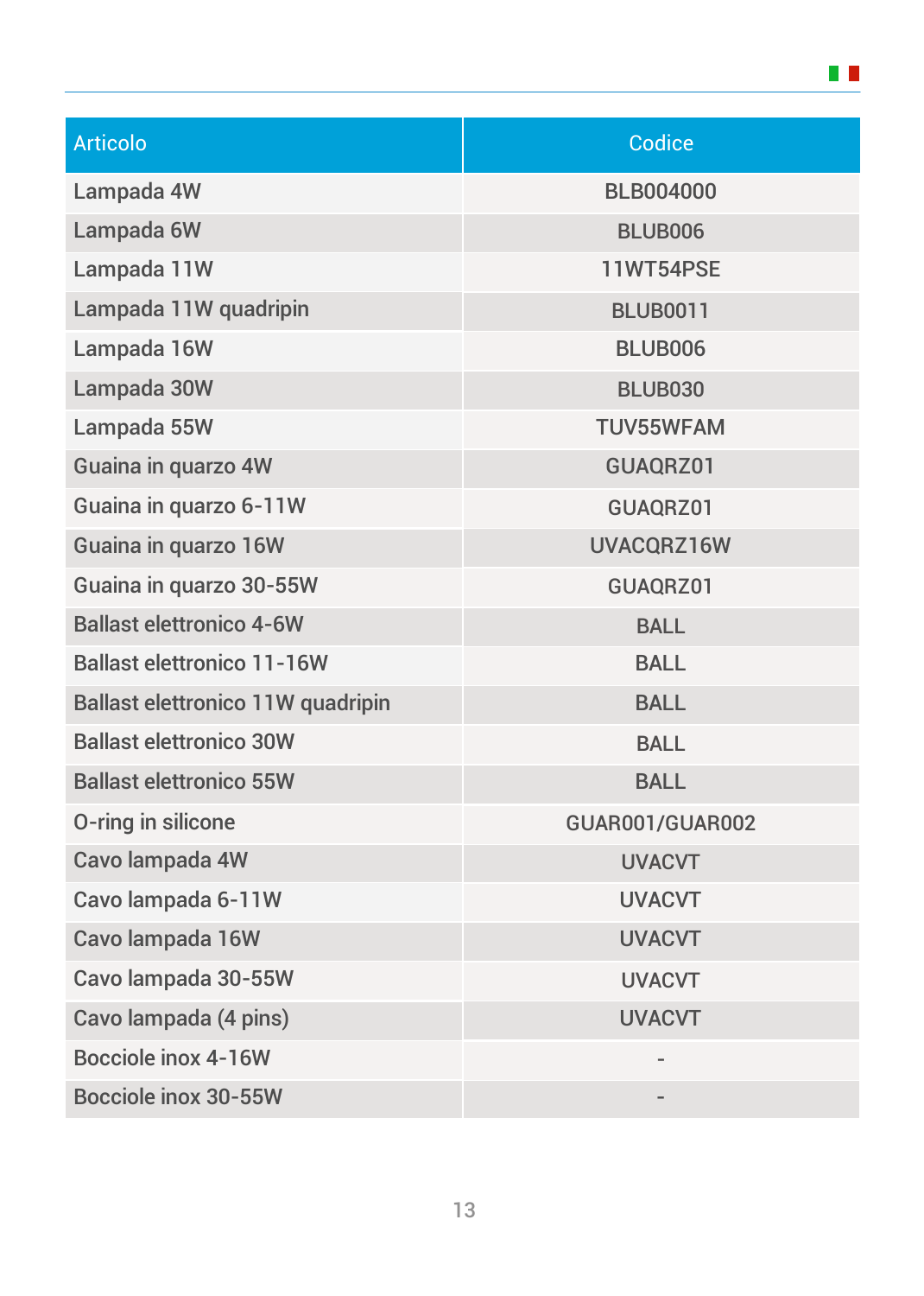## POSSIBILI ANOMALIE

| Anomalia                  | Possibile causa                      |  |
|---------------------------|--------------------------------------|--|
| La lampada non si accende | Raccordi elettrici mal collegati     |  |
|                           | Lampada bruciata                     |  |
|                           | <b>Ballast elettronico fuori uso</b> |  |
| Perdite idrauliche        | O-ring usurati                       |  |
|                           | Rottura guaina in quarzo             |  |

**The Co** 

H H

Se dopo aver verificato queste cause l'anomalia continuasse, chiamare il centro di assistenza per una consultazione e/o un intervento

## CAPITOLO 6

## CONDIZIONI DI GARANZIA

Gli apparecchi sono coperti da garanzia per 12 mesi dalla data di acquisto. La nostra Società si impegna a riparare o sostituire gratuitamente quelle parti che entro il periodo di garanzia si dimostrassero, a suo giudizio, non efficienti. Dalla garanzia sono escluse:

• Le rotture accidentali dovute al trasporto

• Le rotture accidentali dovute all'uso non corretto o all'incuria

• Le rotture dovute all'allacciamento ad una rete elettrica alimentata con tensione diversa da quella prevista

• I prodotti riparati o manomessi da terzi non autorizzati nonché il prodotto sul quale si è intervenuto per vizio o per verifiche di comodo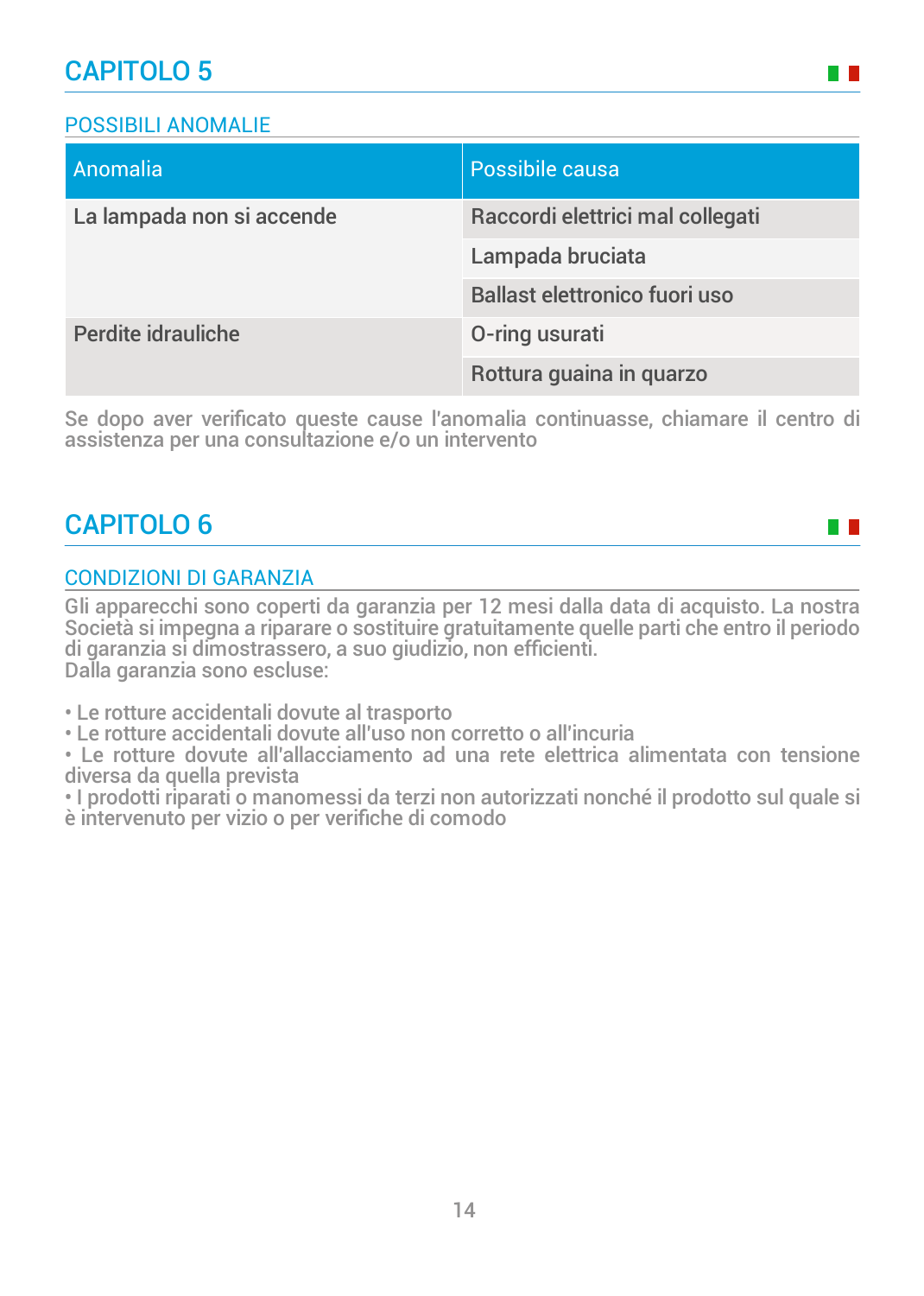## KAPITEL 1

#### ALLGEMEIN - FUNKTIONSWEISE

Dank der Verbreitung der neuen Technologien, die eine sichere und wirksame keimtötende UV-Strahlung erzeugen, sind die UV-Desinfektionssysteme auf dem Markt heute weit verbreitet. Diese Geräte werden als Alternative zu herkömmlichen chemischen Produkten verwendet. Die organoleptischen Eigenschaften des Wassers (Geruch und Geschmack) bleiben dann unverändert, aber aus mikrobiologischer Sicht werden hohe Leistungen gewährleistet. Ihre Funktionsweise stützt sich auf einem physikalischen Prinzip, das eine Garantie für Zuverlässigkeit ist: die kurzwellige UV-Strahlung (UVC, λ= 254 nm).

Ultraviolettes Licht, das von speziellen Quecksilberdampflampen emittiert wird, ist hochgradig keimtötend, da es molekular mit der DNA interagiert. Diese Strahlung erzeugt eine tiefgreifende biostrukturelle Störung: insbesondere werden neue Verbindungen zwischen den Pyrimidinen in der DNA-Kette geschaffen - Dimere, die eine korrekte zelluläre Duplikation verhindern, mit der Folge, dass die Reproduzierbarkeit der verschiedenen mikrobiellen Stämme, die möglicherweise im Wasser vorhanden sind, beeinträchtigt wird.

Kein Mikro organismus ist immun, es gibt aber verschiedene Widerstände in Abhängigkeit von dem Stamm; z.B. finden Sie hier die durchschnittlichen Dosen an UV-Strahlung, die zur Inaktivierung der Hauptfamilien von Bakterien, Viren und Protozoen notwendig sind. Die in der Tabelle angegebenen Werte geben einen Hinweis auf die Wirksamkeit der UV-Desinfektion.

Betrachten wir zum Beispiel Escherichia coli, ein Bakterium der fäkalen Kontamination. Die Tabelle zeigt, daß für diesen Stamm eine UV-Dosis von 5,6 mJ / cm² ausreicht, um die Konzentration um 4 log zu reduzieren. Dh, dass nur 1 alle 10.000 Einheit überlebt. Vergessen Sie nicht, dass die UV-Dosis in normalen Arbeitsweisen 30 mJ/cm² ist (unter Berücksichtigung von der maximalen Wassermenge und mit filtriertem Wasser).

Noch einige Wörter über die UV-Dosis. Sie ist der wichtigste Parameter einer UV-Desinfektionsanlage, weil sie direkt mit dem bakteriellen Niederwerfen verbunden ist. Die UV-Dosis\* hängt von der Strahlung ab, dh das von den bakterientötenden Lampen ausgestrahlte Licht, das die Mikroorganismen im Wasser erreicht. Deswegen ist es wichtig Wasser vorzufiltern, um es am reinsten, farblos und ohne sedimentierbare Feststoffe zu machen (< 0,2 ppm Fe, < 0,05 ppm Mn; Trübung < 1NTU; UV Transmission > 90% bei 1 cm; begrenzte Kalkhärte). Sehr hartes Gewässer oder Wasser mit sedimentierbaren Feststoffen können die Quarzscheide schnell verschmutzen. Reinigen Sie sie periodisch mit einem mit Essig oder Zitrone angefeuchteten Lappen. Ein weiterer wichtiger Parameter ist die Belichtungszeit, dh der Zeitraum, in dem das Wasser unter UV-Strahlung bleibt (normalerweise einige Sekunden). Dieser Paramenter hängt von der Geschwindigkeit des Wasserdurchganges ab, dh die Wassermenge, die den vom Hersteller angegebenen Wert nicht überschreiten muss, um die maximale Desinfektionseffizienz sicherzustellen<sup>-</sup>

#### $D = l \times t$

 $D = UV$ -Dosis (mJ/cm<sup>2</sup>) I = UV-Strahlung (mW/cm<sup>2</sup> ) t = Belichtungszeit (s)

Das UV-Licht hinterlässt keine Spuren im Wasser: Geruch und Geschmack bleiben unverändert, nur die möglicherweise vorhandene Bakterien werden beseitigt und das<br>Bakterienwachstum wird verhindert. Es werden keine Bakterienwachstum wird verhindert. Es Chemikalien in das Wasser abgegeben: das stellt die Abwesenheit von Desinfektionsnebenprodukten sicher,

die charakteristisch für chemische Desinfektionsmittel sind. UV-bestrahltes Wasser ist mikrobiologisch unbedenklich.

Um die maximale Leistung eines UV-Desinfektionssystems zu gewährleisten, muss das durchfließende Wasser ausreichend klar sein. Daher ist es ratsam, einen Vorfilter der Anlage zu installieren. Aus dem gleichen Grund sollte die Quarzscheide regelmäßig mit einer von der Einlasswasserqualität abhängigen Häufigkeit gereinigt werden.

\*Einige Umrechnungsfaktoren unter den Haupteinheiten der UV-Dosis: mJ/cm<sup>2</sup> = 1000  $\mu$ J/cm<sup>2</sup> = 10 J/m<sup>2</sup>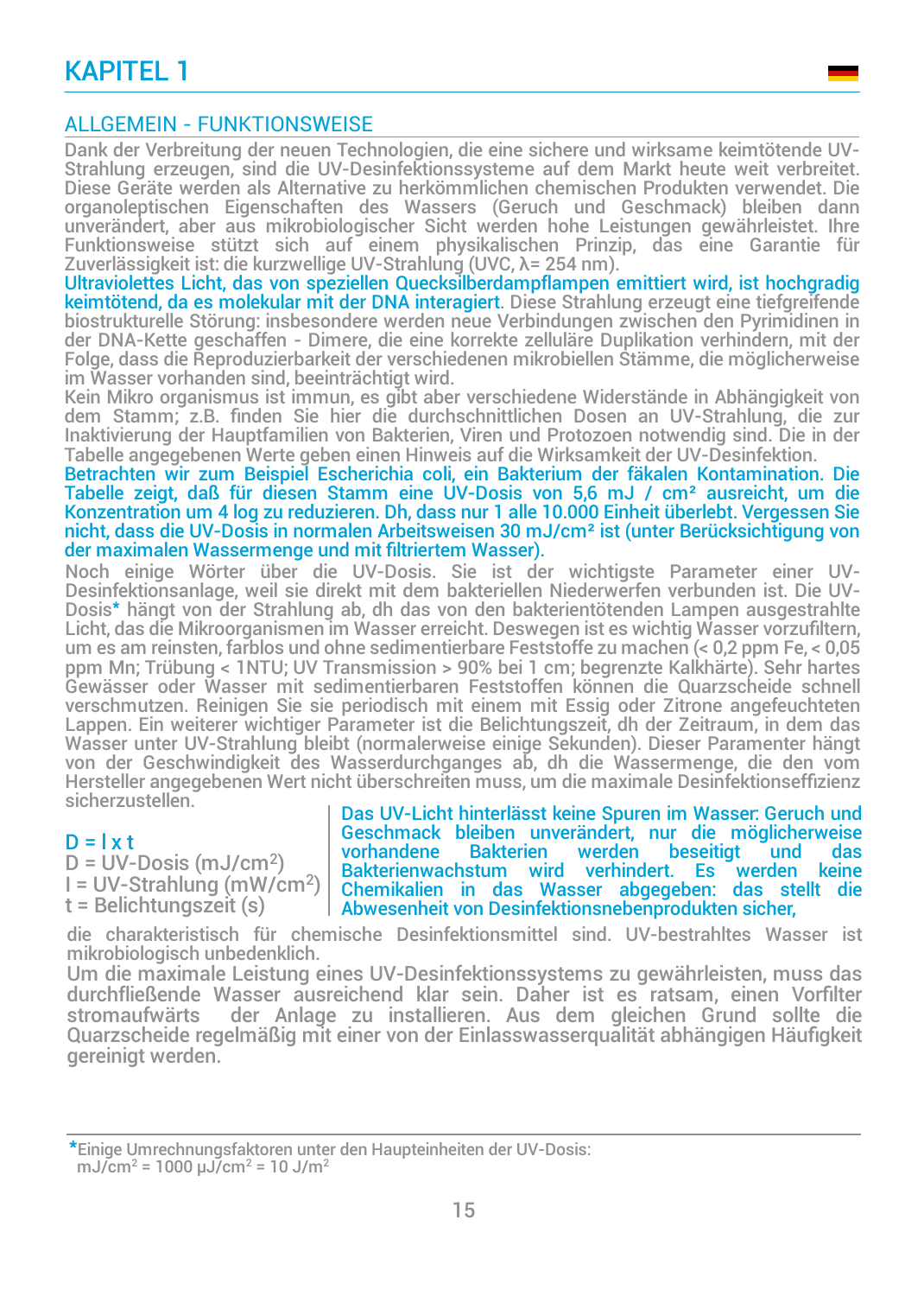| <b>MIKROORGANISMUS</b>           | LOG. DER INAKTIVIERUNG*  |                |                |                |  |  |
|----------------------------------|--------------------------|----------------|----------------|----------------|--|--|
|                                  | $\mathbf{1}$             | $\overline{2}$ | 3              | $\overline{4}$ |  |  |
| Cryptosporidium parvum           | 3,0                      | 4,9            | 6,4            | 7,9            |  |  |
| Giardia lamblia (zyste)          | $\overline{\phantom{a}}$ | < 5            | < 10           | < 10           |  |  |
| Giardia muris (zyste)            | 1,2                      | 4,7            |                |                |  |  |
| Vibrio cholerae                  | 0,8                      | 1,4            | 2,2            | 2,9            |  |  |
| Shigella dysenteriae             | 0,5                      | 1,2            | 2,0            | 3,0            |  |  |
| Shigella sonnei                  | 3,2                      | 4,9            | 6,5            | 8,2            |  |  |
| Escherichia coli                 | 1,5                      | 2,8            | 4,1            | 5,6            |  |  |
| Salmonelle typhi                 | 1,8                      | 4,8            | 6,4            | 8,2            |  |  |
| Salmonelle typhimurium           | $\overline{2}$           | 3,5            | 5              | 9              |  |  |
| Salmonelle enteritidis           | 5                        | $\overline{7}$ | 9              | 10             |  |  |
| Legionella pneumophila           | 3,1                      | 5              | 6,9            | 9,4            |  |  |
| <b>Hepatitis-A-virus</b>         | $4 - 5,5$                | $8,2 - 14$     | $12 - 22$      | $16 - 30$      |  |  |
| <b>Poliovirus Typ 1</b>          | $4 - 6$                  | $8.7 - 14$     | $14 - 23$      | $21 - 30$      |  |  |
| <b>Coxsackie Virus B5</b>        | 6,9                      | 14             | 22             | 30             |  |  |
| <b>Rotavirus SA11</b>            | $7 - 9$                  | $15 - 19$      | $23 - 26$      | $31 - 36$      |  |  |
| Aeromonas hydrophila             | 1,1                      | 2,6            | 3,9            | 5              |  |  |
| Campylobacter jejuni             | 1,6                      | 3,4            | $\overline{4}$ | 4,6            |  |  |
| Salmonelle anatum                | 7,5                      | 12             | 15             |                |  |  |
| <b>Staphylococcus aureus</b>     | 3,9                      | 5,4            | 6,5            | 10,4           |  |  |
| <b>Enterokolitische Yersinia</b> | 1,7                      | 2,8            | 3,7            | 4,6            |  |  |
| <b>Adenovirus Typ 40</b>         | 30                       | 59             | 90             | 120            |  |  |
| <b>Adenovirus Typ 41</b>         | 22                       | 50             | 80             |                |  |  |

Dosiswerte in mJ / cm<sup>2</sup>

\*1 Log = 90%, 2 Log = 99%, 3 Log = 99,9%, 4 Log = 99,99%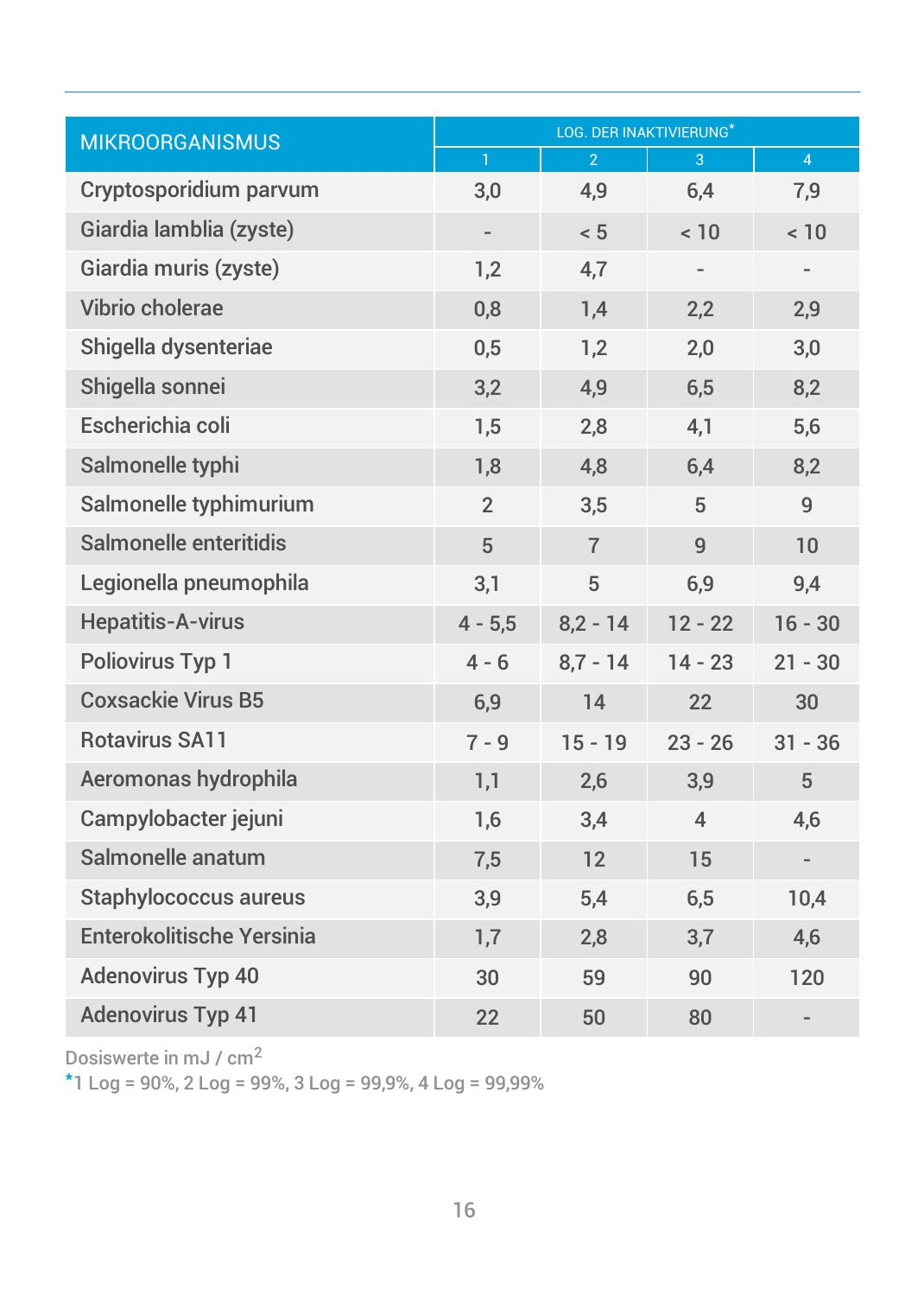## TECHNISCHE EIGENSCHAFTEN DER ANLAGEN

| <b>Technische Daten</b>        | <b>UV-Modell</b>                                         |                |                |            |        |     |
|--------------------------------|----------------------------------------------------------|----------------|----------------|------------|--------|-----|
|                                | 4W                                                       | 6W             | <b>11W</b>     | <b>16W</b> | 30W    | 55W |
| Stromversorgung                | 220 V, 50-60 Hz                                          |                |                |            |        |     |
| Leistungsaufnahme (W)          | $\overline{4}$                                           | 6              | 11             | 16         | 30     | 55  |
| <b>UV-Strahlungsdosis</b>      | $30 \text{ mJ/cm}^2$                                     |                |                |            |        |     |
| Max. Wassermenge (Liter/min)   | 1,5                                                      | $\overline{2}$ | $\overline{4}$ | 6,5        | 15     | 29  |
| Hydraulische Kupplungen IN/OUT | $\frac{1}{4}$ "f<br>$\frac{3}{4}$ "m<br>$\frac{1}{2}$ "m |                |                |            |        |     |
| Achsenabstand IN/OUT (mm)      | 150<br>85                                                |                | 255            |            | 845    |     |
| Ausmaß (mm) $\Phi$ x L         | 51x185<br>51x260                                         |                | 63x370         |            | 63x950 |     |
| UV-Reaktormaterial             | Edelstahl AISI 304                                       |                |                |            |        |     |

## ALLGEMEINE WARNHINWEISE

Nach den Vorschriften der Europäischen Union EN 60204-1:2016 (Sicherheit von Maschinen – Elektrische Ausrüstungen von Maschinen – Allgemeine Anforderungen) müssen die elektrischen Niederspannungseräte (Richtlinie 2014/35/CE) an eine geerdete Steckdose angeschlossen werden.

#### **SICHERHEITSHINWEISE**

Das Licht der UV-Lampen kann der Haut und den nicht geschützen Augen Brandwunden verursachen, es wird dann empfohlen das Gerät an die Steckdose nicht anzuschließen, bevor Sie die UV-Lampe in ihr Gehäuse gelegt haben und die PVC-Kappe eingefügt haben.

## HINWEISE FÜR DIE ENTSORGUNG

Es wird daran erinnert, dass gemäß den Bestimmungen des Gesetzesdekrets vom 25. Juli 2005, N. 151 "Durchführung der Richtlinie 2002/95/CE, zur Beschränkung der Verwendung bestimmter gefährlicher Stoffe in elektrischen und elektronischen Geräten und zur Abfallbeseitigung", sowohl die Quecksilberdampflampen als auch die Schalttafeln müssen als Sonderabfälle betrachtet werden - wenn nicht mehr in Gebrauch sind – und in der gleichen Art und Weise entsorgt werden. Um dies zu tun, können Sie sich an spezialisierten Zentren für die Rückgewinnung von Gefahrstoffen oder direkt an unser Technisches Büro wenden.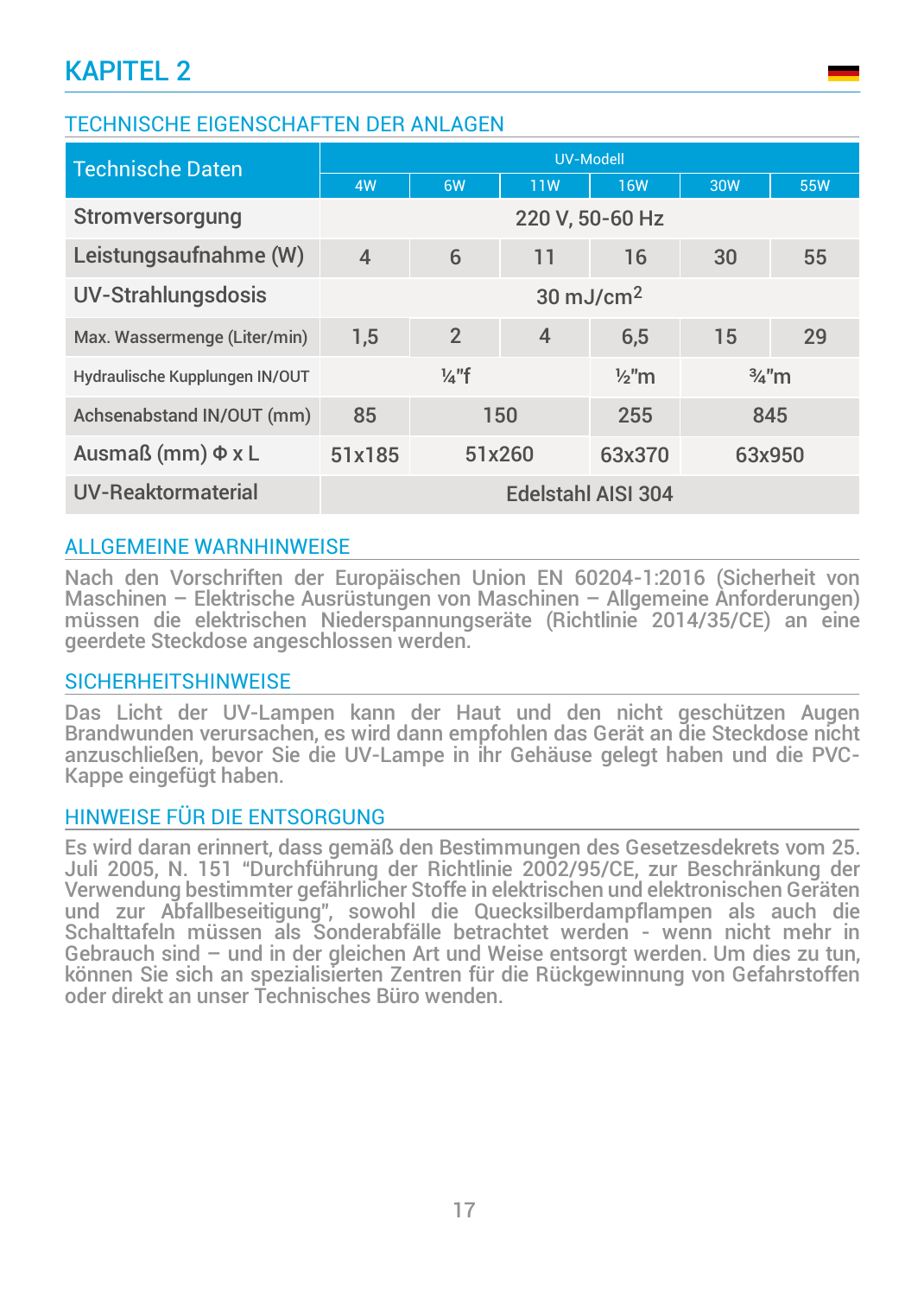# KAPITEL 3

## EINBAU DES GERÄTS

• Nehmen Sie das Gerät aus der Verpackung

• Führen Sie den Quarz in den UV-Edelstahlreaktor ein. Achten Sie darauf, dass die Enden ungefähr die gleiche Länge haben (etwa 15 mm)

• Verstauen Sie die O-Ringe an den Enden des Quarzes

• Schrauben Sie den geschlossenen Edelstahl-Gehäusedeckel auf der Seite des geschlossenen Quarzes an

• Schrauben Sie den geöffneten Edelstahl-Gehäusedeckel auf der Seite des geöffneten Quarzes an

• Schließen Sie das elektrische Anschlusskabel (2 pin) an das Netzkabel an

• Schließen Sie die UV-Lampe an die elektrische bipin Anschlüsse an. Achten Sie

darauf, den Lampenquarz nicht direkt mit den Fingern zu berühren (verwenden Sie ein

Tuch, um sie zu handhaben). Falls es passiert, reinigen Sie es mit Alkohol

• Fügen Sie die Lampe in die Quarzscheide ein und platzieren Sie die PVC-Abdeckung

## INSTALLATION

Das Gerät muss immer nach dem Autoklav oder dem Wasserzähler und nach jedem Filtrations- oder Behandlungsgerät installiert werden. Um zu vermeiden, dass Totzonen oder ein Wasserkurzschließen im UV-Reaktor generiert werden und um zu ermöglichen, dass eventuelle schädliche Luftblasen ausströmen können, ist es Wichtig, dass der Einbau richtig gemacht wird:

• vertikaler Einbau: Einlass bei der unterer Kupplung, Auslass bei der oberer Kupplung • horizontaler Einbau: die Kupplungen müssen nach oben gerichtet werden

Für die Modelle, die am hydraulischen Einlasspunkt installiert werden sollen, fügen Sie beim Aufbau einen Bypass ein, um die Anlage abzutrennen ohne die Wasserversorgung abzubrechen, wenn Sie Wartung machen sollen. Lassen Sie das Wasser einige Minuten fließen, um Luft und Rückstände aus dem System zu entfernen, dann schließen Sie die Anlage an den Strom an. Es ist nicht erforderlich, das Gerät während kurzer Abwesenheitszeiten auszuschalten, die elektrische Absorption ist bescheiden. Um ihre volle Kapazität zu erreichen, braucht eine UV-Lampe einige Minuten. Es wird dann abgeraten, das System fortwährend ein- und abzuschalten, da die Lebensdauer

vermindert wird. Betriebsstunden werden garantiert, indem die Einschalt- / Ausschaltzyklen auf nicht mehr als 3 pro Tag gehalten werden. Es kann gelegen sein, das Gerät in der Nacht abzuschalten. Wo es die Möglichkeit von Winterfrösten gibt, ist es notwendig das Gerät bei langem Halt abzuschalten und es aus dem Wasser entleeren.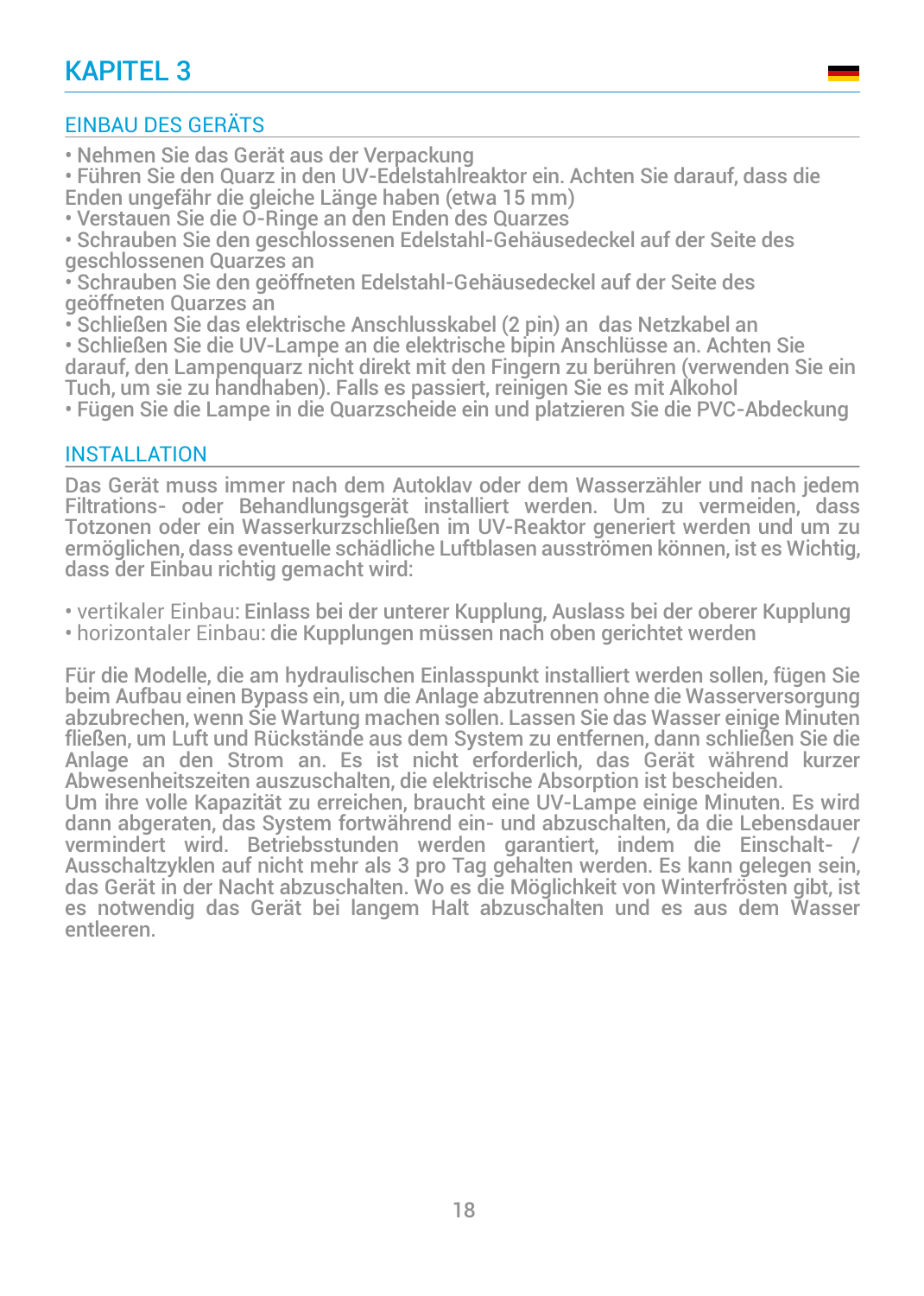## KAPITEL 4

## WARTUNG UND ERSATZTEILE

Die Wartung muss von geschultem Personal durchgeführt werden, das Sicherheitsvorkehrungen und Regelungen kennt und beachtet und das dieses Handbuch gelesen und verstanden hat. Verwenden Sie nur originale Ersatzteile der Lieferfirma. Das sind die empfohlenen Wartungsintervalle für die Ersatzteile:

- UV-Lampe: Ersetzung max 8-9000 Stunden, dh einmal im Jahr
- O-ring Dichtungen: einmal im Jahr
- Quarzscheide: die Häufigkeit hängt von der Qualität des Einlasswassers ab

Für die Reinigung der Quarzscheide und die Ersetzung der UV-Lampe sehen Sie die Absätze "Einbau des Geräts" und "Installation".

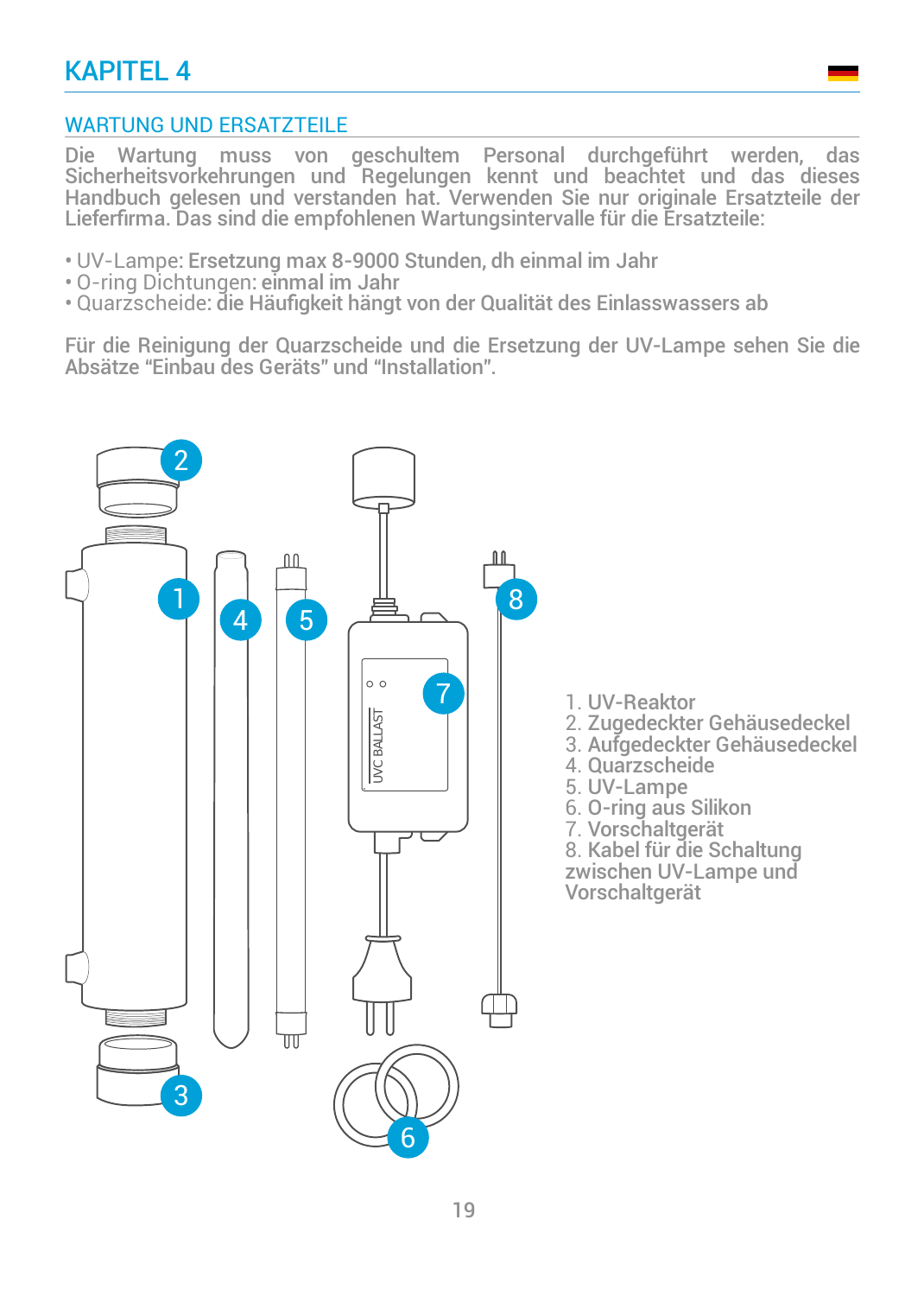| <b>Artikel</b>                 | Code                   |
|--------------------------------|------------------------|
| <b>UV-Lampe 4W</b>             | <b>BLB004000</b>       |
| <b>UV-Lampe 6W</b>             | <b>BLUB006</b>         |
| <b>UV-Lampe 11W</b>            | <b>11WT54PSE</b>       |
| UV-Lampe 11W (4 pins)          | <b>BLUB0011</b>        |
| <b>UV-Lampe 16W</b>            | <b>BLUB006</b>         |
| <b>UV-Lampe 30W</b>            | <b>BLUB030</b>         |
| <b>UV-Lampe 55W</b>            | <b>TUV55WFAM</b>       |
| Quarzscheide 4W                | GUAQRZ01               |
| Quarzscheide 6-11W             | GUAQRZ01               |
| Quarzscheide 16W               | UVACQRZ16W             |
| Quarzscheide 30-55W            | GUAQRZ01               |
| Vorschaltgerät 4-6W            | <b>BALL</b>            |
| Vorschaltgerät 11-16W          | <b>BALL</b>            |
| Vorschaltgerät 11W (4 pins)    | <b>BALL</b>            |
| Vorschaltgerät 30W             | <b>BALL</b>            |
| Vorschaltgerät 55W             | <b>BALL</b>            |
| <b>O-Ring aus Silikon</b>      | <b>GUAR001/GUAR002</b> |
| Lampenkabel 4W                 | <b>UVACVT</b>          |
| Lampenkabel 6-11W              | <b>UVACVT</b>          |
| Lampenkabel 16W                | <b>UVACVT</b>          |
| Lampenkabel 30-55W             | <b>UVACVT</b>          |
| Lampenkabel (4 pins)           | <b>UVACVT</b>          |
| Edelstahl-Gehäusedeckel 4-16W  |                        |
| Edelstahl-Gehäusedeckel 30-55W |                        |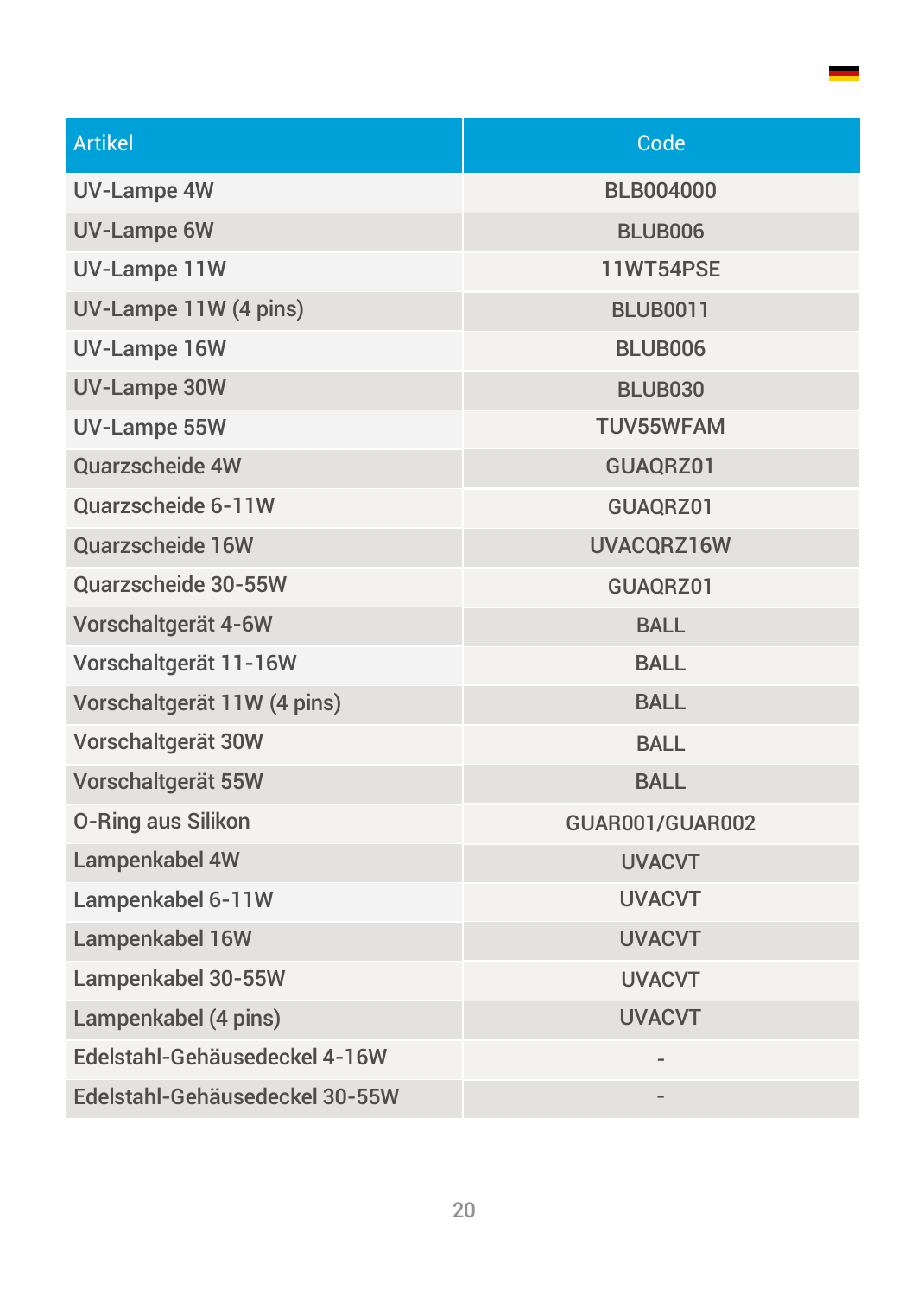## EVENTUELLE UNREGELMÄSSIGKEITEN

| Unregelmässigkeit                 | Möglicher Grund                                  |
|-----------------------------------|--------------------------------------------------|
| Die Lampe schaltet sich nicht ein | Elektrische Anschlüsse schlecht<br>angeschlossen |
|                                   | <b>Verbrannte Lampe</b>                          |
|                                   | Vorschaltgerät außer Betrieb                     |
| <b>Hydraulische Leckagen</b>      | <b>Verschlissen O-Rings</b>                      |
|                                   | Quarzscheidebruch                                |

Wenn die Unregelmässigkeit fortsetzt, obwohl Sie alle diese Gründe geprüft haben, rufen Sie den Kundendienst für Beratung und / oder Zutun an.

## KAPITEL 6

## GARANTIEBEDINGUNGEN

Für die Geräte gilt eine 12-monatige Garantie ab Kaufdatum. Unser Unternehmen verpflichtet sich, diejenigen Teile die sich innerhalb der Garantiezeit als unwirksam erwiesen haben, kostenlos zu reparieren oder auszutauschen. Die Garantie beinhaltet nicht:

• Zufällige Brüche während des Transports

• Zufällige Brüche durch falsche Verwendung oder Misshandlung

• Brüche aufgrund des Anschlusses mit einer Stromversorgung, die mit einer anderen als der vorgesehenen Spannung versorgt wird

• Produkte, die von unbefugten Dritten repariert oder manipuliert wurden, sowie das Produkt, auf dem man eingegriffen hat für Fehler oder für für Prüfungen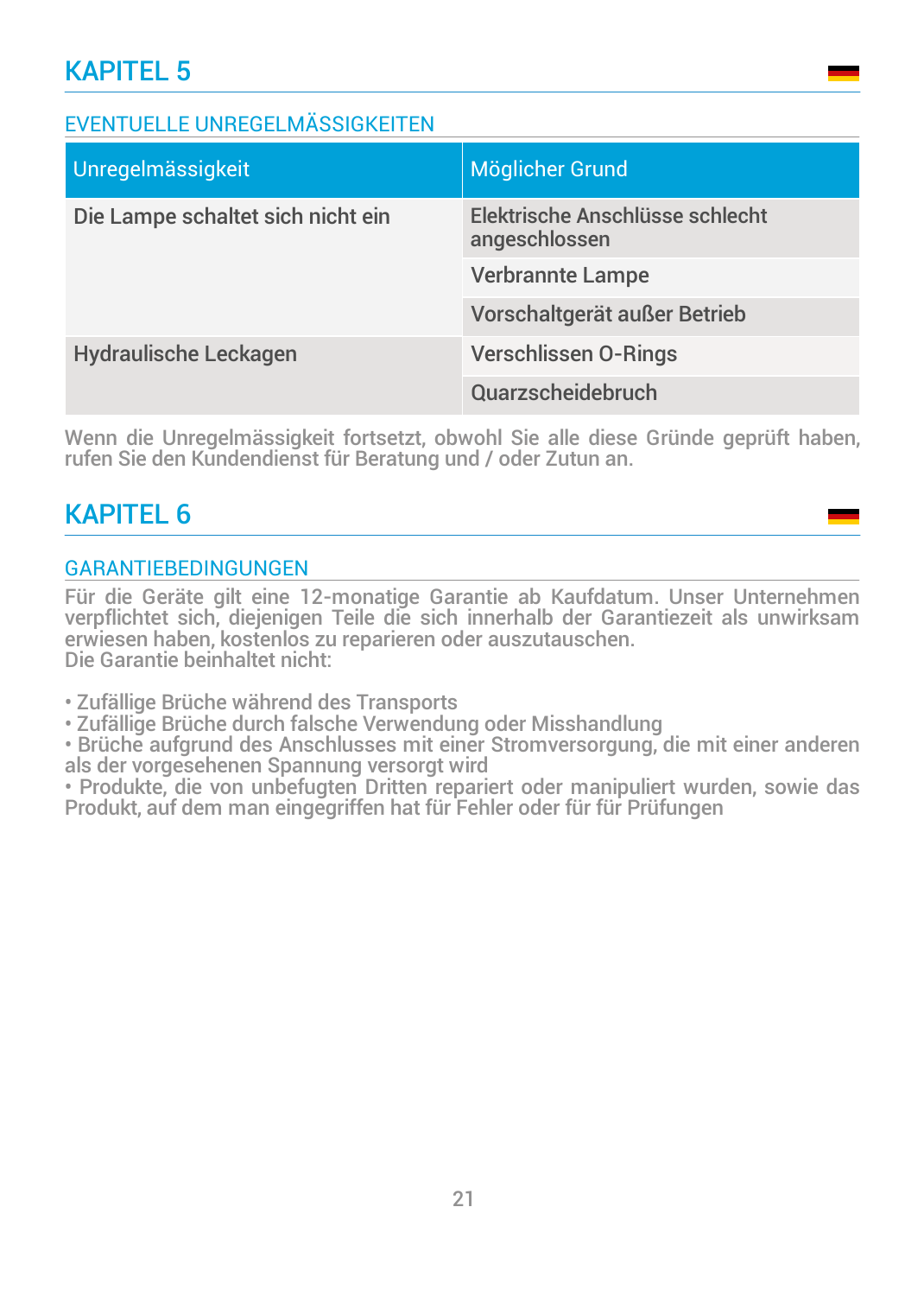# CAPÍTULO 1

### GENERALIDAD – PRINCIPIOS DE FUNCIONAMIENTO

En la actualidad, los sistemas de desinfección por rayos ultravioleta se utilizan ampliamente gracias a la difusión de las tecnologías que permiten producir radiación UV altamente germicida de manera eficiente y segura. Estos aparatos se utilizan come alternativa a los tradicionales productos químicos, eso hace que sea imposible cambiar las características organolépticas del agua (olor y sabor) asegurándo al mismo tiempo alto rendimiento desde un punto de vista microbiológico. Su funcionamiento se basa en un principio físico que es garantía de fiabilidad: la radiación ultravioleta de corta longitudes de onda (UVC, λ= 254 nm).

La luz ultravioleta emitida por especiales lámparas de vapor de mercurio es altamente germicida porque interactúa, a nivel molecular, con el ADN. Esta radiación genera un profundo desorden bioestructural, en particular se crean en la cadena del ADN nuevos enlaces entre las pirimidinas, dímeros que impiden la duplicación celular adecuada, con la consecuencia de comprometer la reproducibilidad de las diversas cepas microbianas que pueden ser presentes en el agua.

Ningún microorganismo es inmune, pero existen diferentes resistencias en función de la cepa; por ejemplo se exponen a continuación las dosis medias de radiación UV que sirven para inactivar las principales familias de bacterias, virus y protozoos. Los valores de la tabla dan una indicación de la eficacia de la desinfección UV.

Por ejemplo observamos Escherichia coli, una bacteria que indica contaminación fecal. El cuadro muestra que para esta cepa una dosis ultravioleta de 5,6 mJ/cm2 es suficiente para reducir la concentración de 4 Log, o sea sobrevive 1 de cada 10.000 unidades. Se recuerda que la dosis UV normalmente asegurada por nuestros esterilizadores, en correctas condiciones de funcionamiento, o sea respetando el máximo caudal de agua filtrada, es 30 mJ/cm2.

Unas palabras más sobre la dosis UV, ya que es el parámetro más importante de un esterilizador UV porque está en correlación directa con la redución del contenido microbiano. La dosis UV\* depende de la irradiancia, o sea de la luz emitida por las lámparas germicidas que consigue llegar a los microorganismos en el agua. Por este motivo es muy importante prefiltrar el agua para hacer que sea más límpida, incolora y sin sólidos sedimentables (< 0,2 ppm Fe, < 0,05 ppm Mn; turbiedad < 1NTU; Transmitancia UV > 90% a 1 cm; dureza calcárea limitada). Agua muy dura o que contiene elementos sedimentables puede ensuciar rápidamente la cubierta de cuarzo, que debe limpiarse periódicamente con un paño húmedo con vinagre o limón. Otro parámetro muy importante es el tiempo de exposición, o sea el período en el que el agua permanece bajo irradiancia UV (generalmente unos segundos); por supuesto este parámetro depende de la velocidad de paso del agua, o sea de la caudal, que no podrá ser superior a la máxima indicata por el fabricante para garantizar la máxima eficacia de desinfección.

#### $D = l \times t$

D = Dosis de UV (mJ/cm<sup>2</sup> ) I = irradiancia UV (mW/cm<sup>2</sup> ) t = tiempo de exposición (s)

La luz UV no deja rastros en el agua, o sea no altera el sabor ni el olor y sólo actúa en la eventual carga bacteriana inhibiendo su proliferación. Ningún producto químico se emite en el agua, eso asegura la ausencia de productos derivados de la desinfección, característicos en cambio de lo desinfectantes químicos. El agua que haya sido sometida

a irradiancia UV es microbiológicamente segura. Para asegurar el máximo rendimiento de un sistema de desinfección ultravioleta es necesario que el agua que lo cruza sea suficientemente límpida y clarificada, por este motivo se recomienda la instalación de un prefiltro a la cabecera de la instalación. Por la misma razón la cubierta de cuarzo también debe limpiarse periódicamente, con una frecuencia que depende de la calidad del agua.

<sup>\*</sup>Algunos factores de conversión entre las principales unidad de medida de la dosis UV: mJ/cm<sup>2</sup> = 1000  $\mu$ J/cm<sup>2</sup> = 10 J/m<sup>2</sup>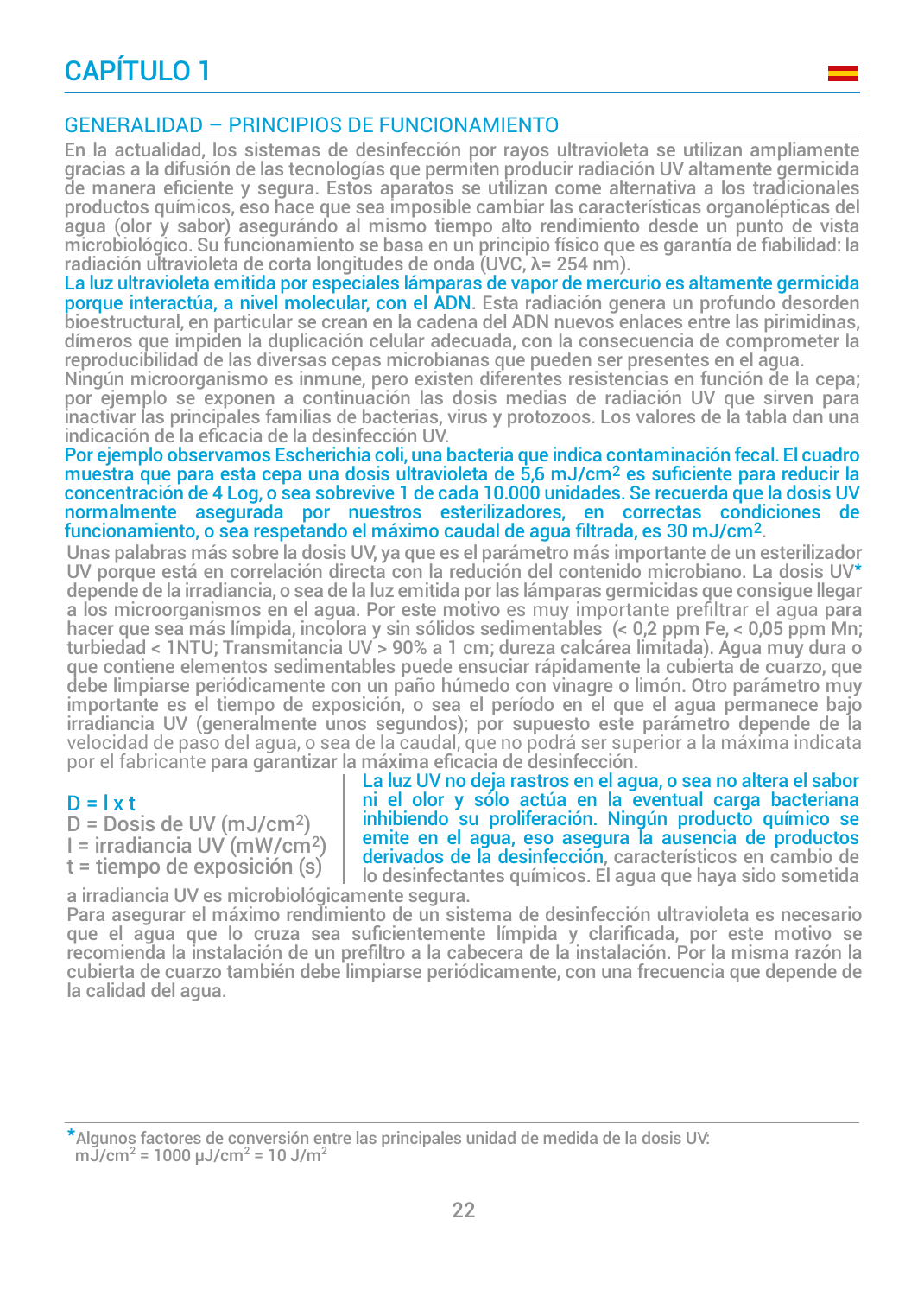| <b>MICRORGANISMO</b>         | LOG. DE INACTIVACIÓN*    |                |                |                |  |  |
|------------------------------|--------------------------|----------------|----------------|----------------|--|--|
|                              | $\mathbf{1}$             | $\overline{2}$ | 3              | $\overline{4}$ |  |  |
| Cryptosporidium parvum       | 3,0                      | 4,9            | 6,4            | 7,9            |  |  |
| Giardia lamblia (quistes)    | $\overline{\phantom{0}}$ | < 5            | < 10           | < 10           |  |  |
| Giardia muris (quistes)      | 1,2                      | 4,7            |                |                |  |  |
| Vibrio cholerae              | 0,8                      | 1,4            | 2,2            | 2,9            |  |  |
| Shigella dysenteriae         | 0,5                      | 1,2            | 2,0            | 3,0            |  |  |
| Shigella sonnei              | 3,2                      | 4,9            | 6,5            | 8,2            |  |  |
| Escherichia coli             | 1,5                      | 2,8            | 4,1            | 5,6            |  |  |
| Salmonela typhi              | 1,8                      | 4,8            | 6,4            | 8,2            |  |  |
| Salmonela typhimurium        | $\overline{2}$           | 3,5            | 5              | 9              |  |  |
| Salmonela enteritidis        | 5                        | $\overline{7}$ | $\overline{9}$ | 10             |  |  |
| Legionella pneumophila       | 3,1                      | 5              | 6,9            | 9,4            |  |  |
| Virus de la hepatitis A      | $4 - 5,5$                | $8,2 - 14$     | $12 - 22$      | $16 - 30$      |  |  |
| Poliovirus tipo 1            | $4 - 6$                  | $8,7 - 14$     | $14 - 23$      | $21 - 30$      |  |  |
| <b>Coxsackie virus B5</b>    | 6,9                      | 14             | 22             | 30             |  |  |
| <b>Rotavirus SA11</b>        | $7 - 9$                  | $15 - 19$      | $23 - 26$      | $31 - 36$      |  |  |
| Aeromonas hydrophila         | 1,1                      | 2,6            | 3,9            | 5              |  |  |
| Campylobacter jejuni         | 1,6                      | 3,4            | $\overline{4}$ | 4,6            |  |  |
| Salmonela anatum             | 7,5                      | 12             | 15             |                |  |  |
| <b>Staphylococcus aureus</b> | 3,9                      | 5,4            | 6,5            | 10,4           |  |  |
| Yersinia enterocolitica      | 1,7                      | 2,8            | 3,7            | 4,6            |  |  |
| Adenovirus tipo 40           | 30                       | 59             | 90             | 120            |  |  |
| Adenovirus tipo 41           | 22                       | 50             | 80             |                |  |  |

Valores de dosis expresadas en mJ/cm<sup>2</sup>

\*1 Log =  $90\%$ , 2 Log =  $99\%$ , 3 Log =  $99,9\%$ , 4 Log =  $99,99\%$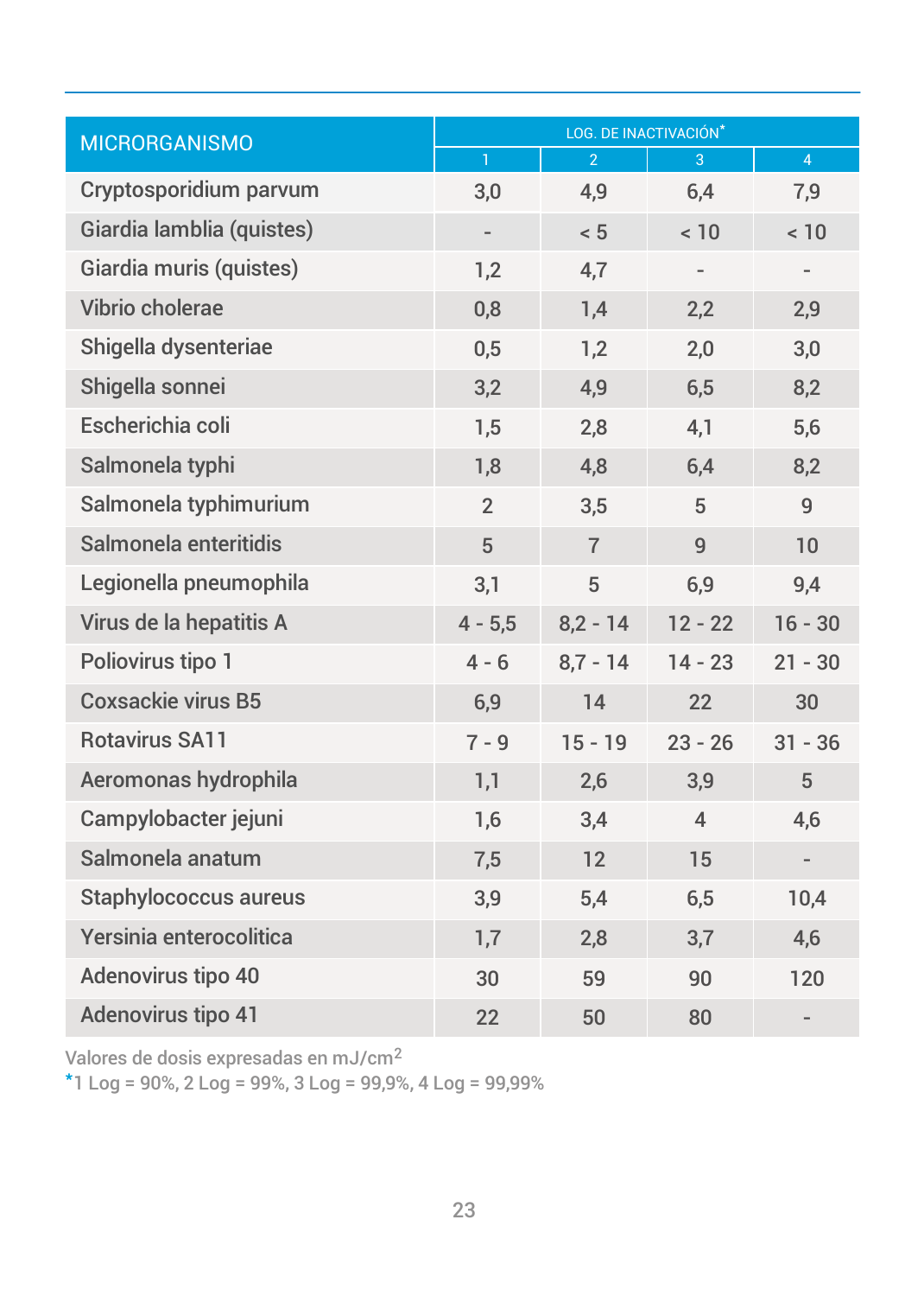# CAPÍTULO 2

## CARACTERÍSTICAS TÉCNICAS DE LAS INSTALACIÓNES

| Datos técnicos                   | <b>Modelo UV</b>                                         |                |                |            |        |            |
|----------------------------------|----------------------------------------------------------|----------------|----------------|------------|--------|------------|
|                                  | 4W                                                       | 6W             | 11W            | <b>16W</b> | 30W    | <b>55W</b> |
| Suministro eléctrico             | 220 V, 50-60 Hz                                          |                |                |            |        |            |
| Potencia absorbida (W)           | $\overline{4}$                                           | 6              | 11             | 16         | 30     | 55         |
| Dosis de irradiancia UV          | $30 \text{ mJ/cm}^2$                                     |                |                |            |        |            |
| Caudal max. (litros/minuto)      | 1,5                                                      | $\overline{2}$ | $\overline{4}$ | 6,5        | 15     | 29         |
| Enlaces hydráulicos IN/OUT       | $\frac{1}{4}$ "f<br>$\frac{1}{2}$ "m<br>$\frac{3}{4}$ "m |                |                |            |        |            |
| Distancia entre ejes IN/OUT (mm) | 150<br>85                                                |                | 255            |            | 845    |            |
| Dimensión (mm) Φ x L             | 51x185<br>51x260                                         |                | 63x370         |            | 63x950 |            |
| Materiales del reactor UV        | Acero inoxidable AISI 304                                |                |                |            |        |            |

## ADVERTENCIAS GENERALES

De acuerdo con las disposiciones comunitarias EN 60204-1 (seguridad de los equipos de las máquinas eléctricas – normas generales) las máquinas eléctricas de baja tensión (Directiva 2014/35/CE) tienen que estar conectadas con enchufas de corriente dotadas de puesta a tierra.

## ADVERTENCIAS DE SEGURIDAD

La luz de las lámparas de rayos ultravioletas puede causar quemaduras de la piel y de los ojos, se recomienda por consiguiente que no se conecte la máquina al enchufe de corriente sin haber asegurado previamente la lámpara UV en su emplazamiento y preparado para actuar el casquete de PVC.

#### ADVERTENCIAS PARA LA ELIMINACIÓN

Se recuerda que de conformidad con lo despuesto por el D.Lgs. 25/07/2005, n. 151 "Aplicación de las directivas 2002/95/CE, en materia de restricciones a la utilización de sustancias peligrosas en aparatos eléctricos y eléctronicos, y de eliminación de residuos", tanto las lámparas de vapor de mercurio como los cuadros eléctricos, cuando hayan dejado de utilizarse, deben considerarse residuos especiales y como tales eliminados. Esto significa que es posible recurrir a centros especializados en la recuperación de materiales peligrosos. Como alternativa póngase en contacto con nuestra Oficina Técnica.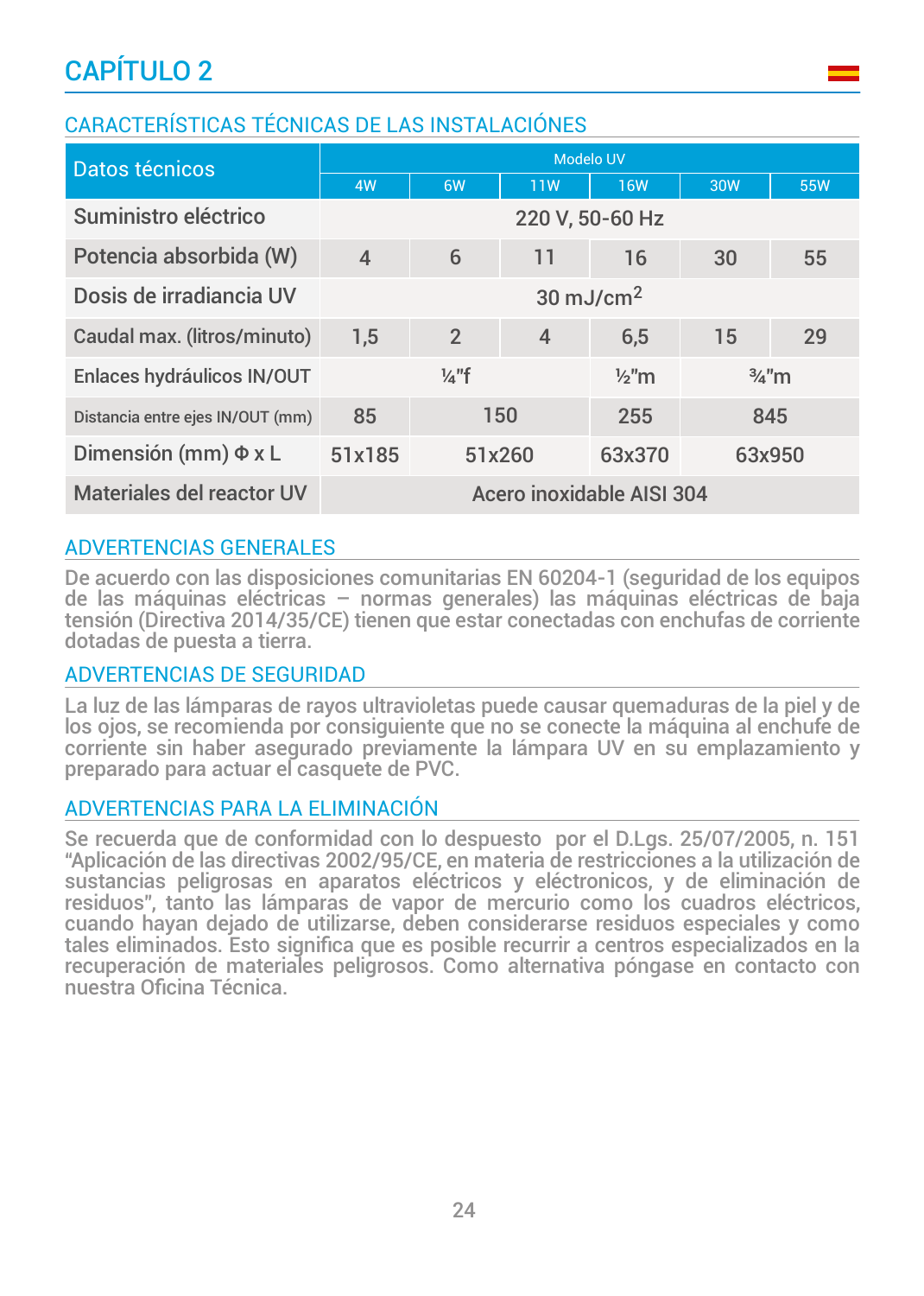## MONTAJE DEL APARATO

• Sacar el aparato del embalaje

• Introducir el cuarzo en el reactor UV inoxidable asegurándose de que por los dos extremos desborde aproximadamente la misma longitud (unos 15mm) •Colocar las juntas tóricas en ambos extremos

•Apretar el casquillo inoxidable cerrado por el lado del cuarzo cerrado

- Apretar el casquillo inoxidable abierto por el lado del cuarzo abierto
- Insertar el cable eléctrico de enlace bipin en el enchufe del cable de alimentación

• Conectar la lámpara UV con los conectores eléctricos bipin, teniendo cuidado de NO tocar el cuarzo de la lámpara directamente con los dedos (utilizar un paño para manipularla) y eventualmente limpiarlo con alcohol

• insertar la lámpara en la cubierta y poner el casquete de PVC cubre-contactos

## INSTALACIÓN

El aparato se debería instalar siempre después del autoclave o del contator de agua y después de todos los equipos de filtración o tratamiento. Para impedir que se generen cortocircuitos del agua dentro de la cámara del reactor UV, zonas muertas y para permitir que eventuales burbujas de aire – que podrían afectar negativamente a las prestaciones del sistema – salgan, es importante que el montaje se realice respetando a las direcciones de entrada y salida del agua, o sea:

- montaje vertical: entrada por el enlace inf. y salida por el sup.
- montaje horizontal: los enlaces tienen que estar orientados hacia arriba

Durante el montaje, para los modelos que deban instalarse en el punto de entrada del circuito hidráulico, instalar un sistema de derivación para que se aisle la instalación para fines de mantenimiento y para garantizar al mismo tiempo la distribución de agua. Después de haber controlado la bondad de los enlaces hidráulicos, para liberarlo del aire y de eventuales residuos, dejar que el agua fluya unos minutos y conectar la instalación a la corriente. No es necesario que se desconecte el aparato durante cortos períodos de ausencia, la lámpara fluorescente puede permanecer encendida sin problemas, el consumo de electricidad es mínimo. Para que funcione a plena capacidad una lámpara fluorescente necesita unos minutos. Por lo tanto no se recomienda encenderla y apagarla continuamente, en parte porque eso la degrada prematuramente y acorta su vida útil. Las horas de funcionamiento están garantizadas reduciendo los ciclos encendido/apagamiento a no más de 3 por días. El aparado puede apagarse durante la noche. En las instalaciones de residencias donde hay la posibilidad de heladas invernales el aparato se apaga y se vacia del agua en caso de parada prolongada.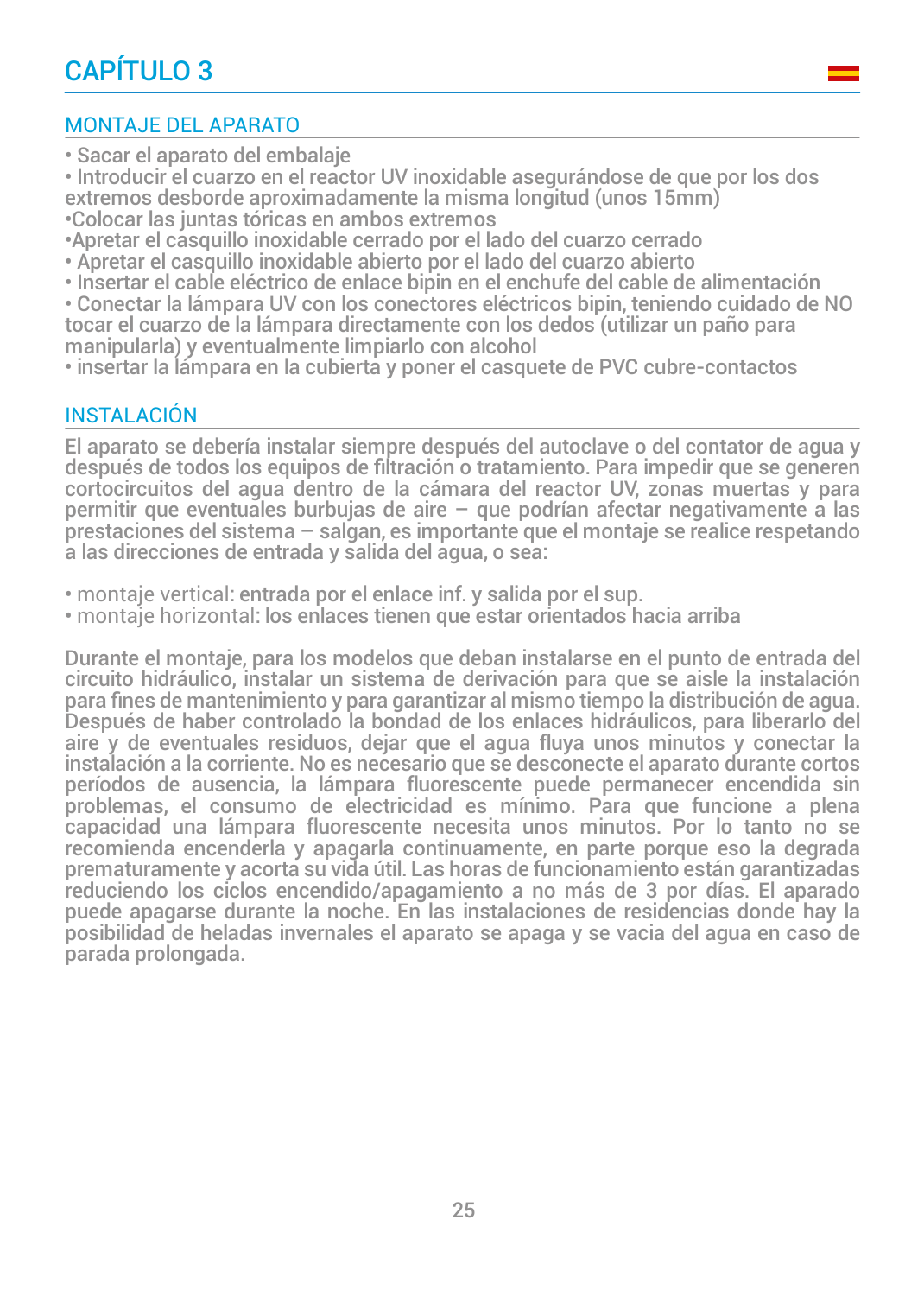## MANTENIMIENTO Y PIEZAS DE REPUESTO

El mantenimiento debería realizarse por profesionales, que tengan familiaridad con medidas de seguridad y reglamentos, que los observen y que hayan leído y entendido las instrucciones operativas en este manual. Deberían utilizarse sólo piezas de repuesto originales del proveedor. Estos son los intervalos de intervención recomendados para las piezas de repuesto:

- Lámpara UV: sustitución max. 8-9000 horas, o sea un año
- Juntas tóricas de estanquidad: una vez al año
- Cubierta de cuarzo: la frecuencia depende de la calidad del agua que vaya a tratarse

Para los procedimientos relativos a la limpieza de la cubierta de cuarzo y el remplazo de la lámpara referirse a los apartados "Montaje del aparato" y "Instalación" del presente manual.

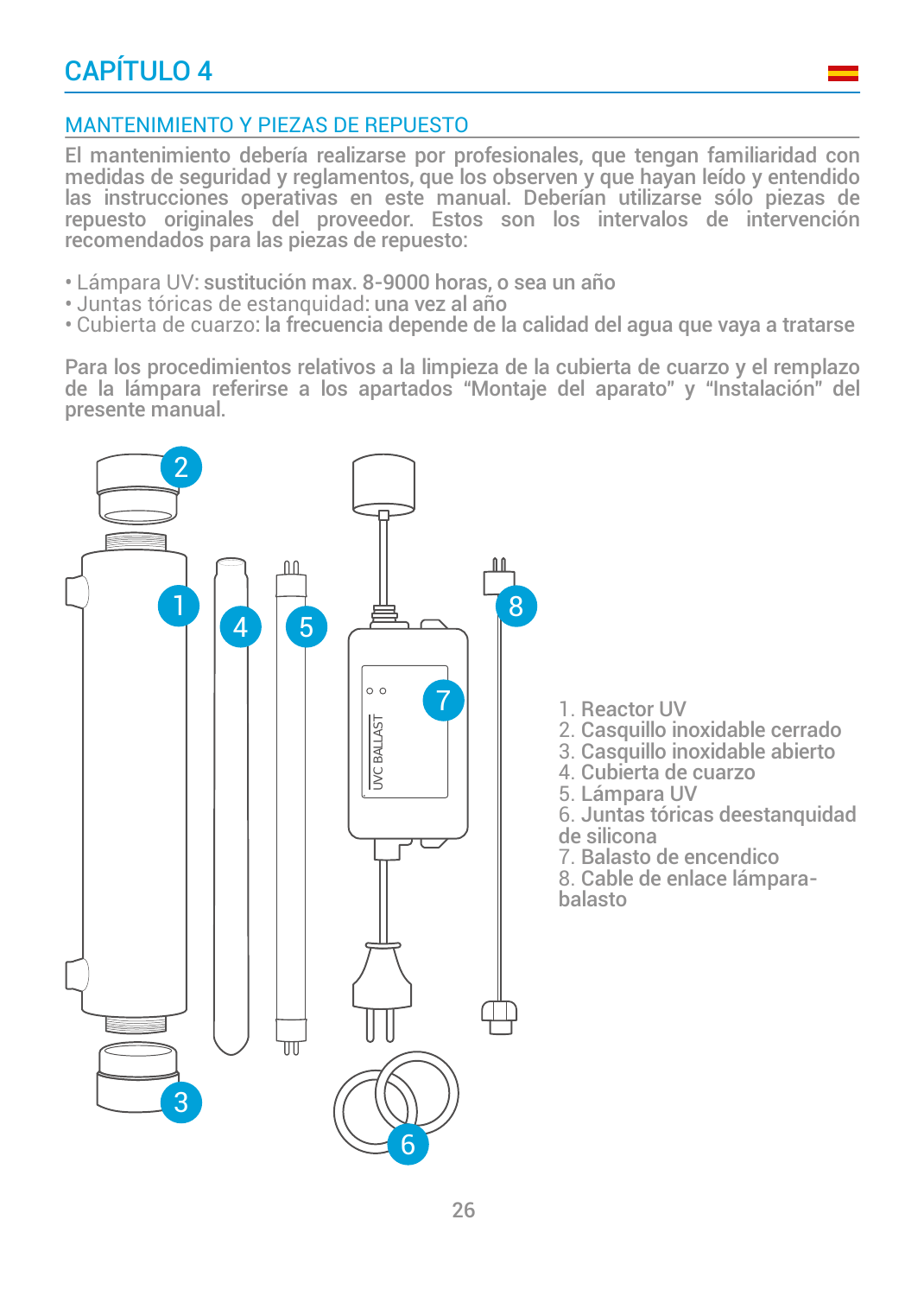| Articúlo                             | Código           |
|--------------------------------------|------------------|
| Lámpara 4W                           | <b>BLB004000</b> |
| Lámpara 6W                           | <b>BLUB006</b>   |
| Lámpara 11W                          | <b>11WT54PSE</b> |
| Lámpara 11W (4 pines)                | <b>BLUB0011</b>  |
| Lámpara 16W                          | <b>BLUB006</b>   |
| Lámpara 30W                          | <b>BLUB030</b>   |
| Lámpara 55W                          | <b>TUV55WFAM</b> |
| Cubierta de cuarzo 4W                | GUAQRZ01         |
| Cubierta de cuarzo 6-11W             | GUAQRZ01         |
| Cubierta de cuarzo 16W               | UVACQRZ16W       |
| Cubierta de cuarzo 30-55W            | GUAQRZ01         |
| <b>Balasto electrónico 4-6W</b>      | <b>BALL</b>      |
| Balasto electrónico 11-16W           | <b>BALL</b>      |
| Balasto electrónico 11W (4 pines)    | <b>BALL</b>      |
| <b>Balasto electrónico 30W</b>       | <b>BALL</b>      |
| <b>Balasto electrónico 55W</b>       | <b>BALL</b>      |
| Juntas tóricas de silicona           | GUAR001/GUAR002  |
| Cable lámpara 4W                     | <b>UVACVT</b>    |
| Cable lámpara 6-11W                  | <b>UVACVT</b>    |
| Cable lámpara 16W                    | <b>UVACVT</b>    |
| Cable lámpara 30-55W                 | <b>UVACVT</b>    |
| Cable lámpara (4 pins)               | <b>UVACVT</b>    |
| <b>Casquillos inoxidables 4-16W</b>  |                  |
| <b>Casquillos inoxidables 30-55W</b> |                  |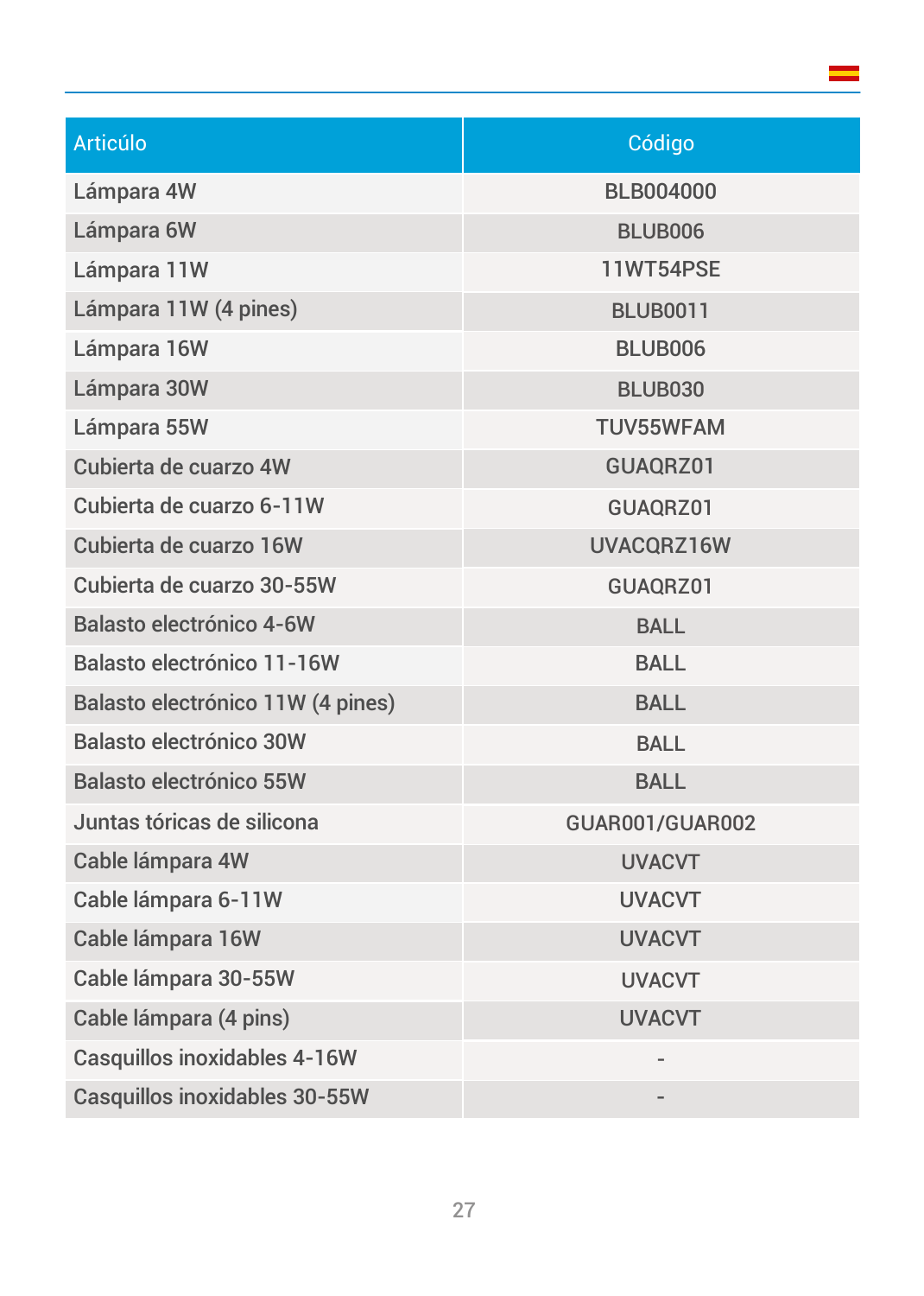# CAPÍTULO 5

## POSIBLES ANOMALÍAS

| Anomalía                  | Posible causa                           |
|---------------------------|-----------------------------------------|
| La lámpara no se enciende | Conectores eléctricos mal conectados    |
|                           | Lámpara quemada                         |
|                           | Balasto electrónico al finál de su vida |
| Pérdidas hidráulicas      | Juntas tóricas desgastadas              |
|                           | Ruptura de la cubierta de cuarzo        |

Si después del control de estas causas la anomalía continúa, llamar al centro de asistencia para una consulta y/o una intervención

# CAPÍTULO 6

## CONDICIONES DE GARANTÍA

Los aparatos están garantizados durante un período de 12 meses a partir de la fecha de compra. Nuestra Sociedad se obliga a reparar o sostituir a título gratuito las partes que dentro del período de garantía se muestren, a su juicio, ineficientes. Se excluyen por la garantía:

• Rupturas accidentales derivadas del transporte

• Rupturas accidentales derivadas de uso incorrecto o negligencia

• Rupturas derivadas de la conexión a una red eléctrica alimentada con una tensión distinta de la prevista

• Los productos reparados o manipulados por terceros no autorizados así como el producto sobre el cual se intervino por vicio o por verificación de conveniencia.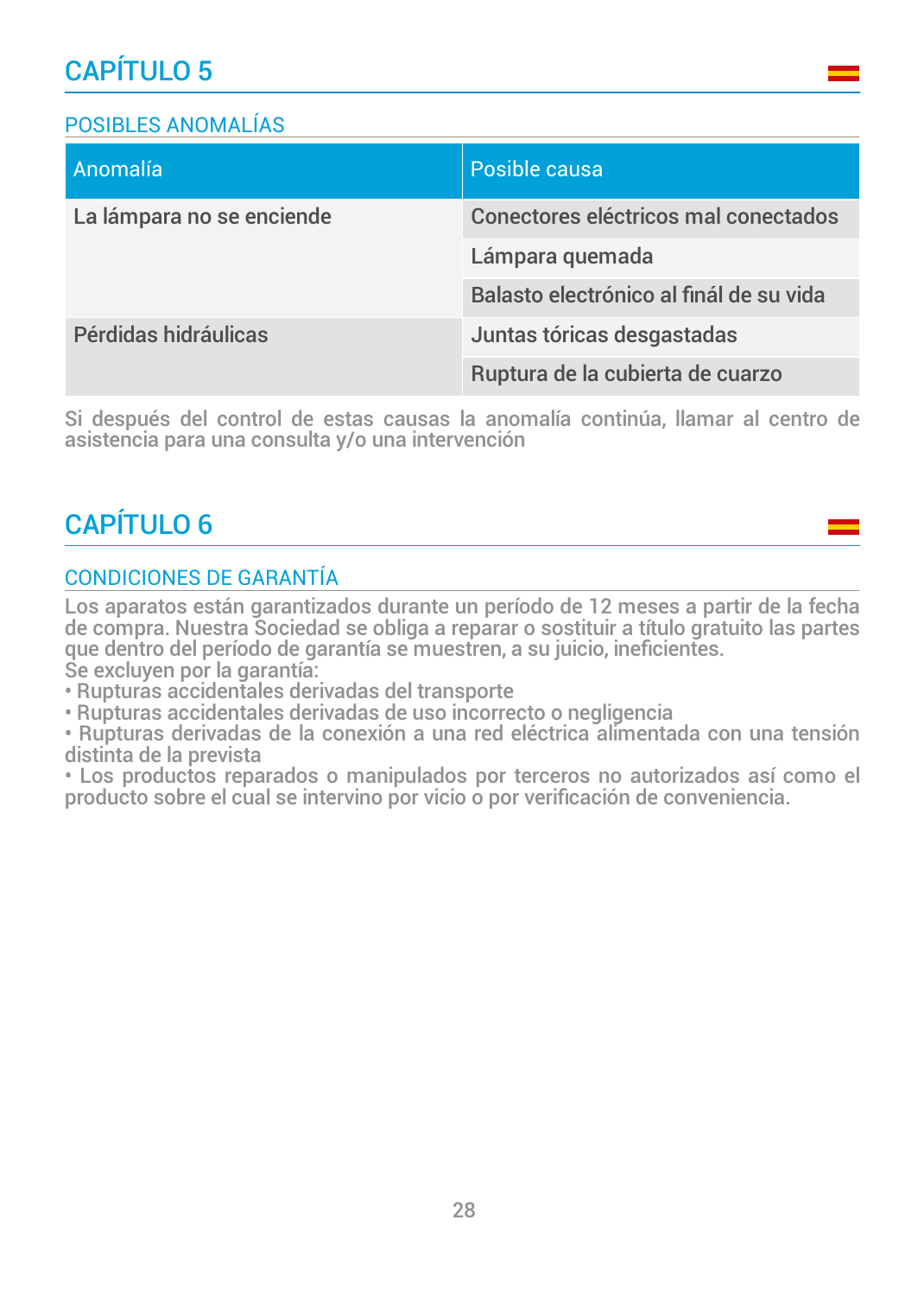You can find our complete catalog of sterilizers and other products for water on our online stores:

> WWW.ACQUAXCASA.COM WWW.WASSERFURZUHAUSE.DE WWW.WATERXHOME.COM